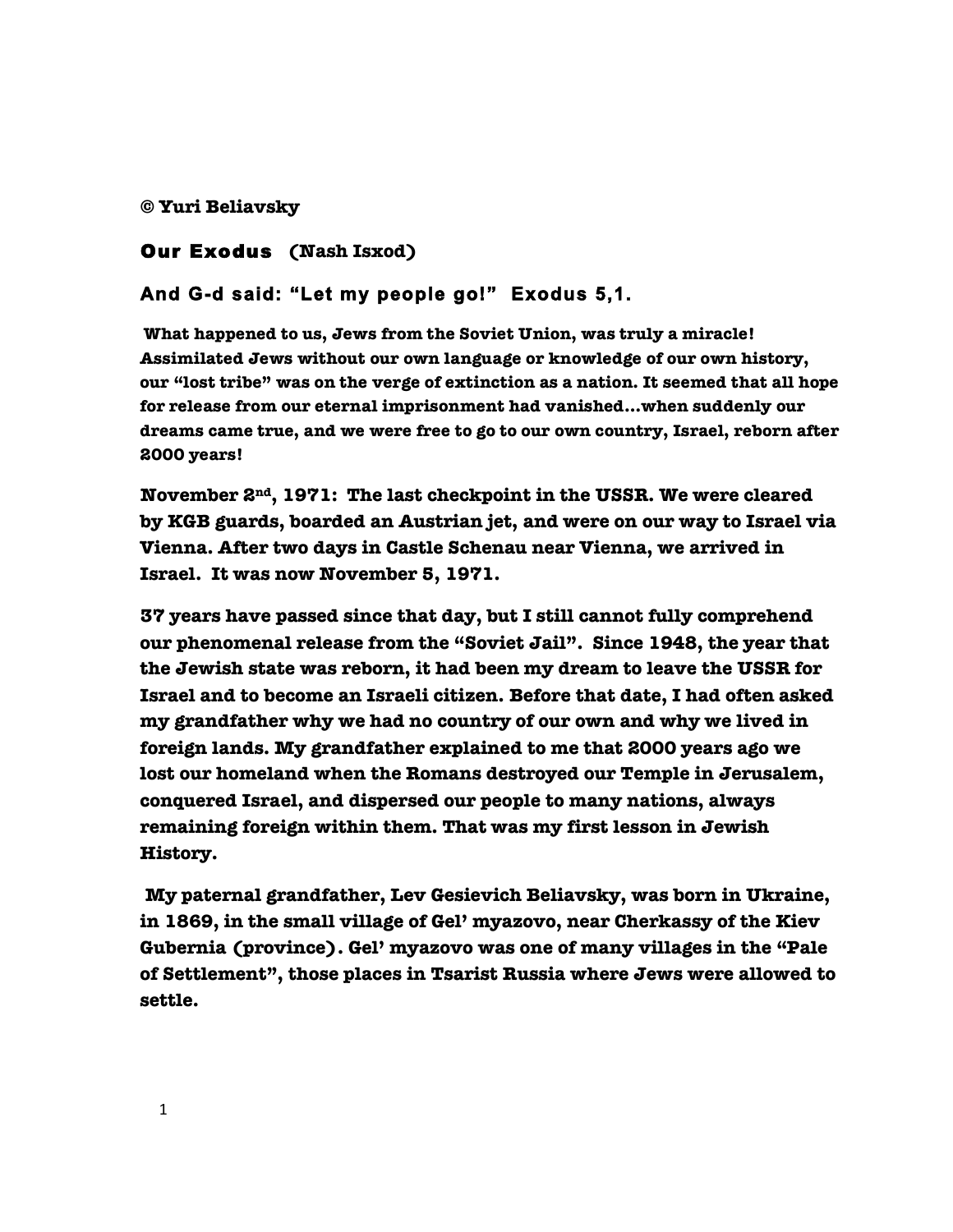**My great grandfather was a cantonist, having been forced to serve in the Tzarist Army for 25 years. Read the excellent book about cantonists by S.Grigoriev,"Berko-Cantonist", and one can imagine the horrible life of a twelve-year-old Jewish child conscripted into the Russian Army under the "Cantonist Decrees" of 1827 by Tzar Nicolas the First.** 

 **Tzar Nicolas was a rigid, Orthodox Christian whose egotism created the "Nicolas System" of "One Tzar, One Faith, One Nation" or "Autocracy, Orthodoxy and Nationality". Reactionary and militant, it was inevitable that his reign meant the oppression and attempted Russification of all other nationalities and religions. The Cantonist system, which recruited young soldiers (between the ages of 12 and 25) for the Russian Army, was used by Nicholas to persecute Jewish children, their baptism being a top priority for him. Boys between 12 and 18 years of age were held in transitional "barracks" where they were trained, and pressured to renounce their Jewish identities until old enough to be inducted into the Russian Army for a stint of at least 25 years! Under Nicolas, 70,000, at least 50,000 of them, children, were abducted from their homes or forcibly relinquished by their families under a draconian quota system. No other minority group in Russia was subjected to such malicious treatment. The unrelenting torture, starving and abusive attempts to Christianize them resulted in many deaths and unimaginable misery. It also succeeded in separating many young men from their communities and cultures forever.**

 **Later, during my time in the Israeli Army and especially during the Yom Kippur War of 1973, I often thought about and compared the life of a Jew in service to the Russian Army versus serving in the Israeli Army, our army, defending our country, our people.** 

 **The great Yiddish writer, Shalom-Aleichem, lived in a nearby village and was a friendly acquaintance of my grandfather. Moshe Dayan's parents also lived in this area before moving to Palestine. We were actually related to him by the marriage of my father's sister to Solomon Motylev. Solomon was killed in 1914, having been conscripted into the Russian Army at the onset of the First World War. His parents, brother Dov and**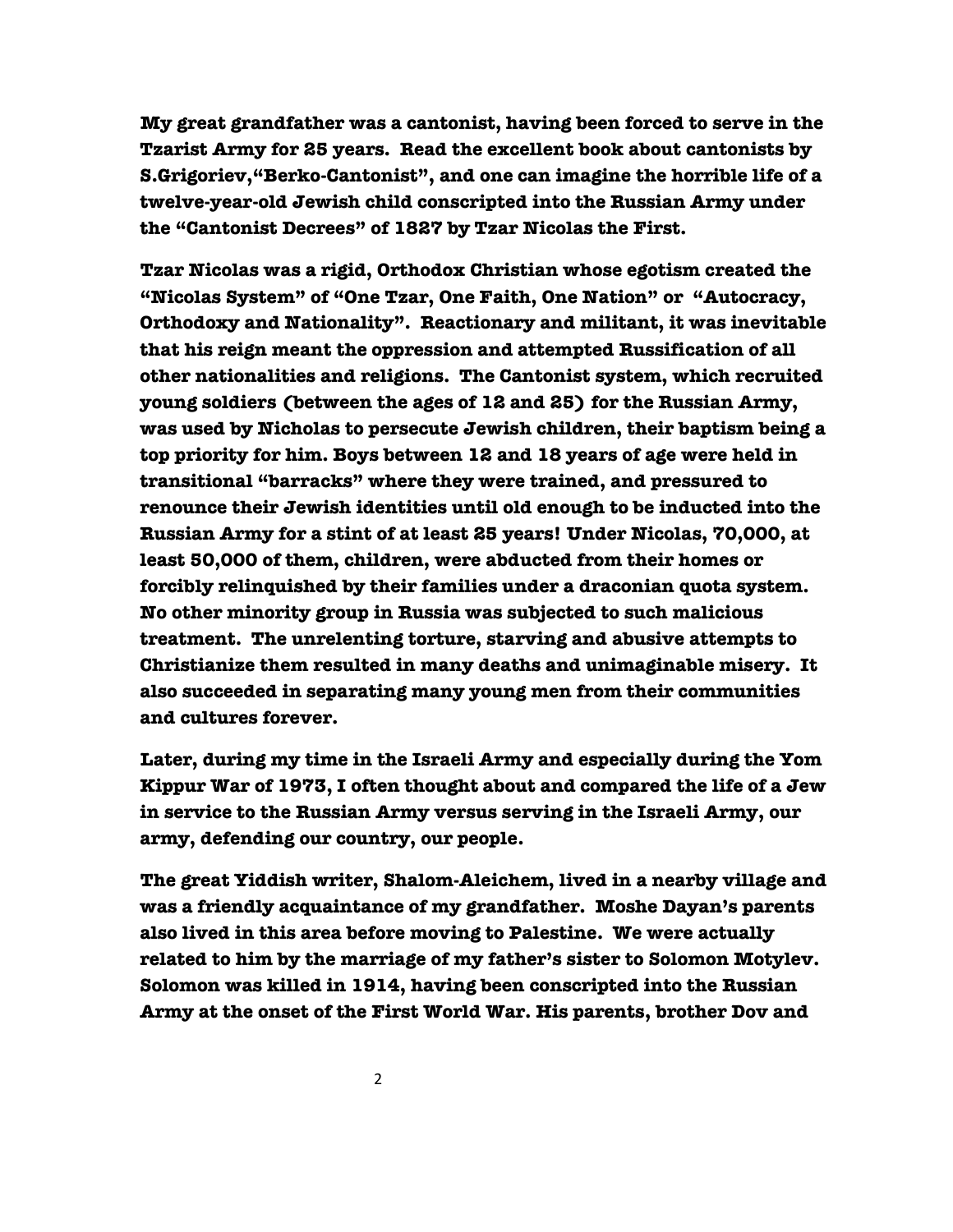**sister Saran went to Israel, (then Palestine) in 1920. We met them in 1971 upon our arrival in Israel.**

 **Meir Medvedovsky, the famous singer and soloist of the Imperial (Marinsky) Opera House in St. Petersburg, known there as Mikhail Medvedev, also came from Gel'myazovo. He would come back each year to sing in the synagogue during High Holidays. By the way, his father did not know that Meir had been baptized. Given the long history of Russian anti-Semitism, it was not uncommon to assume a more Russian sounding stage name and even nominally become a Christian in order to smooth the way to a successful career in the arts.** 

 **My grandfather had a beautiful voice and often sang as a cantor in the synagogue. In 1954, using my very first and very primitive tape recorder, I recorded him singing some cantorial chants. He was then 85 years old. My grandfather knew the Tanach and Talmud very well. In some ways, his ideas and opinions bring to mind those of Max Dimont from his book "God, Jews and History" where he wrote: "No matter who made us the chosen people, God or we ourselves, the result nevertheless is the same."**

 **My mother's origins are Polish. Her father, Lev Pelzer, was a wealthy merchant of the first order, who had manufacturing businesses in Warsaw, Lodz and Moscow (Poland before the 1917 October Revolution was then part of Russia). He had five children: three sons; Adam, Benek (Ben), Denek (Daniel) and two daughters; Francesca and Dalila (Delilah), my mother. During the First World War all the family, except Denek and Benek moved to Moscow where, during the Bolshevik Revolution of 1917, grandfather Pelzer lost everything.**

 **The fate of all my uncles was tragic: Denek and Benek along with their families were murdered at the Auschwitz gas chambers during the Holocaust. Adam L'vovich, a medical doctor (he graduated medical school in Berlin before WWI) was arrested in Moscow in 1938 during Stalin's great purges, accused of spying under the infamous Article 58/10 and sentenced to 8 years at a prison camp where he survived by working as a physician. After being released from prison, he died of heart failure within two years. Ironically, his death saved him from another torture: all the political prisoners who were released in 1946, were again arrested in**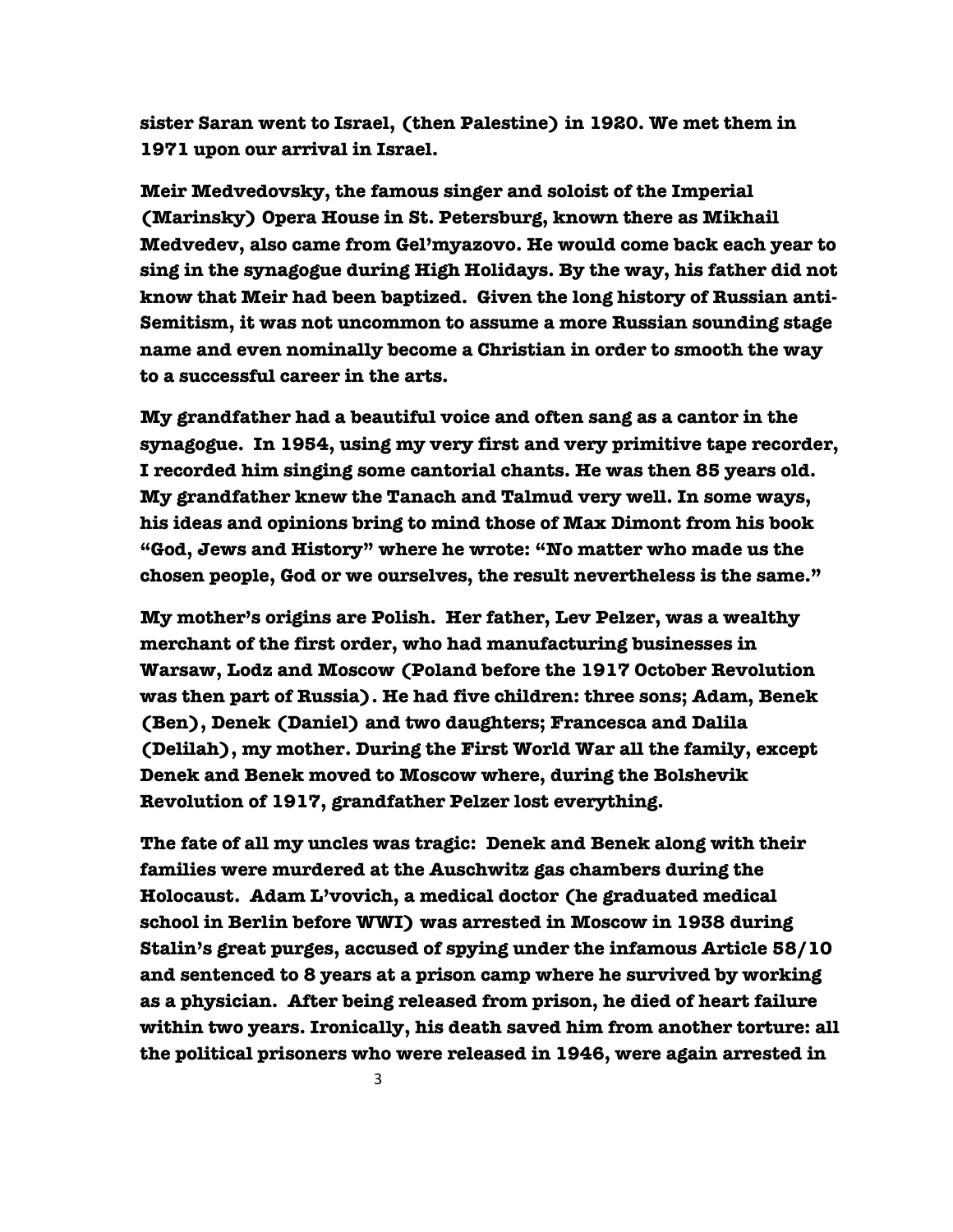**1948, and without trials, automatically received additional 25 year terms. The survivors gained their freedom only after Stalin's death in 1953.** 

 **My maternal grandfather had two passions. The first was a love of music, especially opera. He and his wife, my grandmother, had a box at the Warsaw Opera House. Family legend was that they used to attend each performance of "La Traviata" where my grandfather always cried at the end of the opera. My mother was named because of an opera; my grandparents were on their way to the performance of "Samson and Dalila", when my grandmother, in advanced pregnancy, went into labor. Instead of going to the opera, they ended up in the hospital, where my mother was born and given the name Dalila!** 

 **This reminds me of a very funny story about my grandmother. Many expensive and fashionable shops in Warsaw did not serve Jews. My grandmother was an elegant lady, wealthy and very good-looking. She obviously had a great sense of humor and was a very independent person. She used to arrive in her carriage at particular shops that did not serve Jews (having signs in their windows to that effect). She did not look typically Jewish, so the salesmen tried their best to serve her, offering her a variety of items. She would try on this and that, salespeople bustling about trying to please her. After a long time, having tried on many items, but having chosen nothing, she would eventually leave the store in her carriage, saying good-bye and letting the amused salespeople know about her Jewishness.**

 **Zionism was the other passion of my grandfather. One of his good friends was the famous violinist and Zionist, Bronislav Huberman. In 1936 Huberman founded the Palestine Symphony Orchestra, which became the Israeli National Philharmonic Symphony Orchestra in 1948.**

 **My aunt Francesca L'vovna married Stanislav Sigizmundovich Kort. He was a cellist whose real name was Solomon Samuilovich, but since they lived in Poland, a country of extreme anti-Semitism, a Polish sounding name was better suited, especially for a performing artist on the concert stage. The historical fact that signs at the entrances to some Warsaw parks read, "not for Jews and dogs", speaks for itself. Before moving to**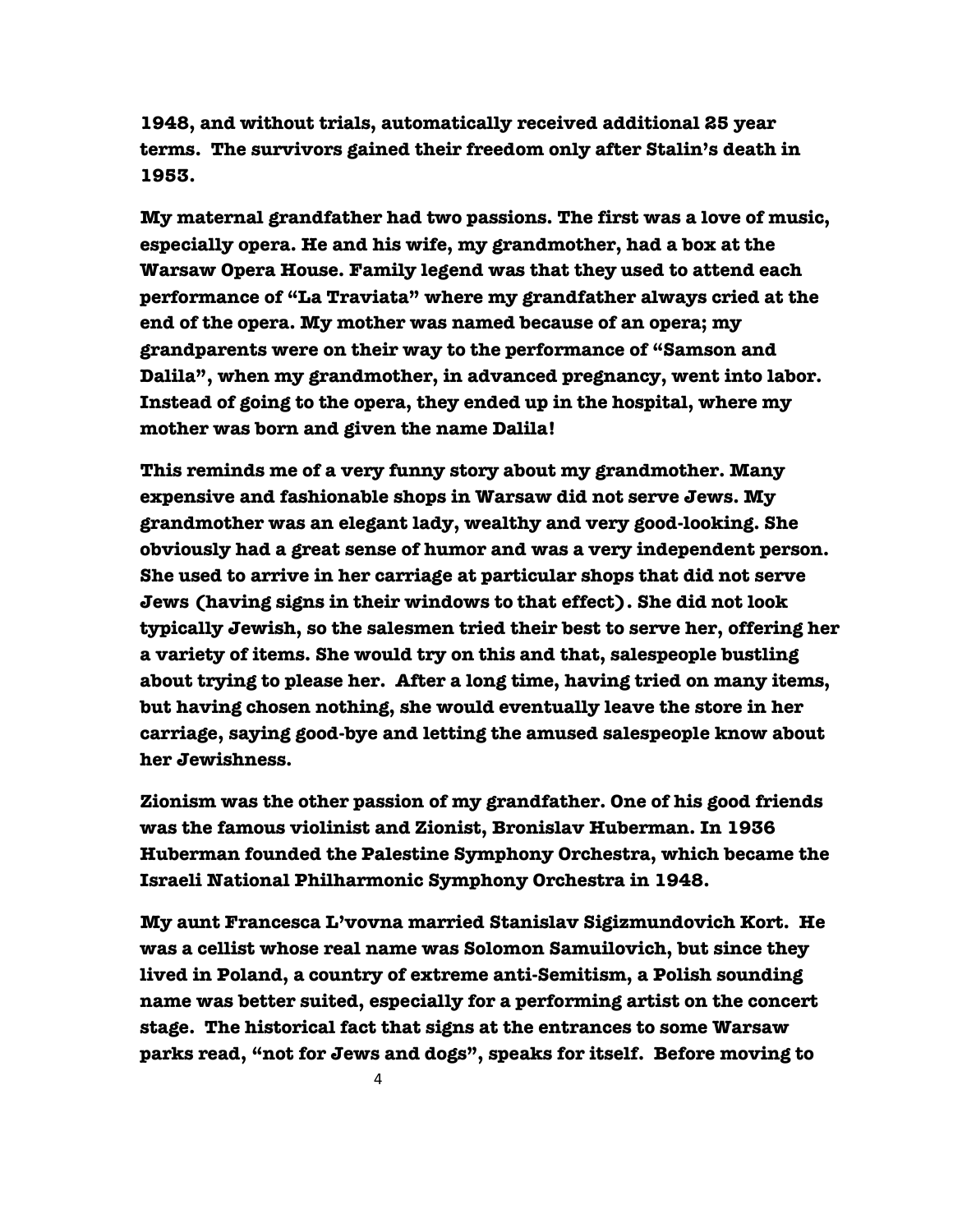**Moscow, Uncle Stanislav played for the Warsaw Philharmonic orchestra. One of his most vivid memories was a concert of the nine-year-old Jascha Heifetz with the Warsaw Philharmonic in 1910. Jascha was playing Mendelssohn's Violin Concerto. During the performance Jascha dropped his bow, but without missing a beat, in a split second, snatched the concertmaster's bow and continued to play.**

 **In Moscow my uncle played for the Bolshoi Theater Orchestra, in the famous Persimfans (orchestra without conductor), and for some period of time at the beginning of the 1930s, was tonmeister-producer of the Gramophone Recording Studio. He was the first to record the then completely unknown violinist, David Oistrakh. The general manager of the studio (later known as the firm, "Melodiya") was Naum Osipovich Elinson. An amateur violinist himself (before the revolution he studied privately with Leopold Auer), he was a great patron of musical talents. In the 1930s and the early 1940s he hosted a kind of music club or salon in his apartment, where, as children, Mstislav Rostropovich, Boris (Busya) Goldstein, Leonid Kogan, Julian Sitkovetsky and many others would come to play.** 

 **My parents did not share the Zionist ideas of the previous generation. Perhaps it was conscious or subconscious, I don't know, but remember, this was a horrific time in the Soviet Union, the time of Stalin's great purges. People disappeared by the millions. I remember my mother's fear for my father. I can still hear in my memory the conversation between my mother and some woman on the street. I was probably 5 years old at the time. They were talking about someone who was arrested the previous night. I remember the whispering: "…rumors that he was an enemy of the people…". That was the standard form of Soviet propaganda. The insanity of the times meant that nobody was immune from the knock at the door during the night, being taken to Lubianka, the KGB prison to be shot, or to receive a long sentence of labor in the concentration camp, the Gulag.**

 **I learned about anti-Semitism very early in my life. One episode I remember very well. In 1943 my mother and I returned to Moscow from Tashkent, where we had been evacuated at the beginning of WWII. I was 11 years old. In the courtyard I met a boy about 7 or 8 years old. We**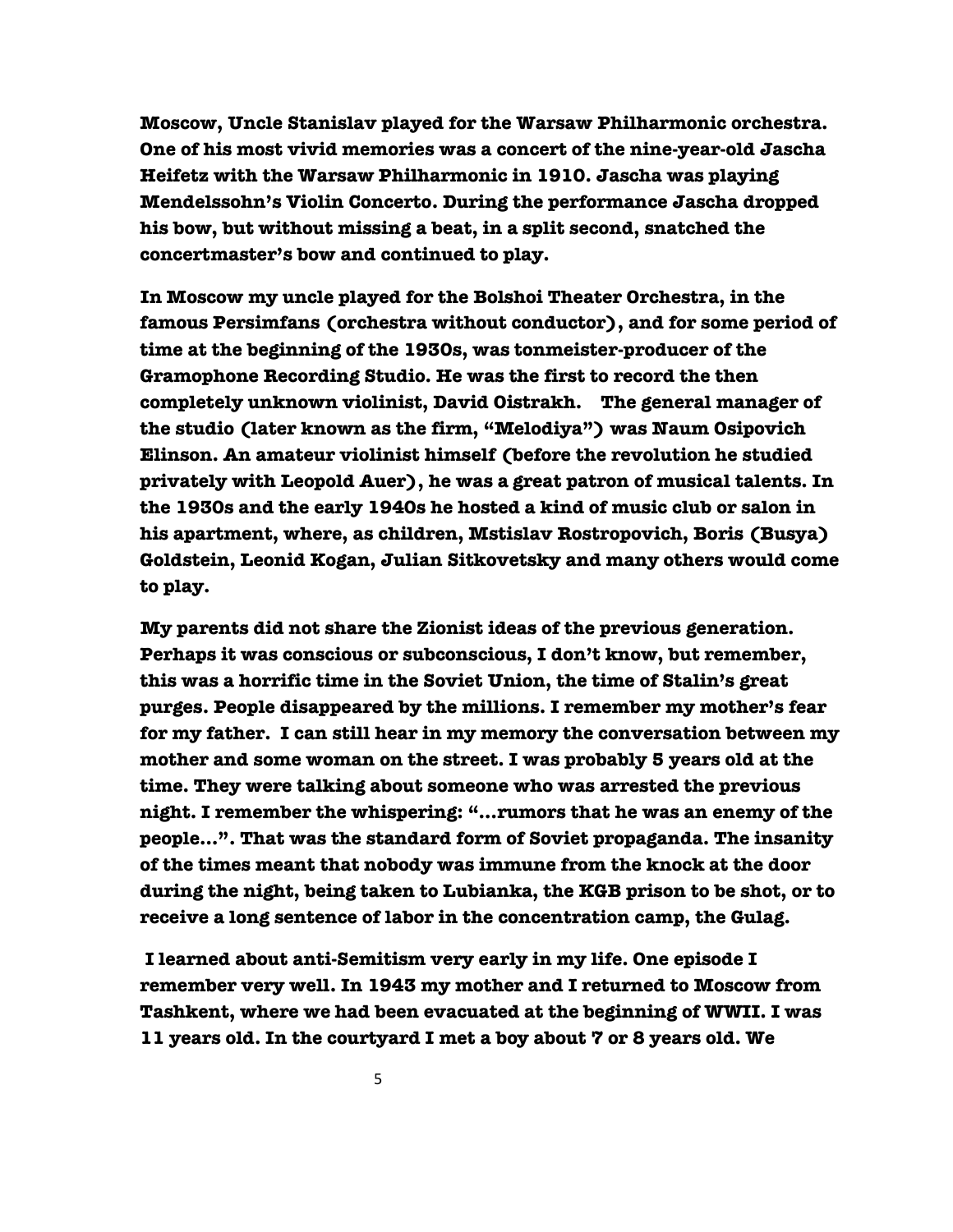**played together and conversed a bit. He told me that before coming to Moscow he lived in a small town east of Moscow with his grandmother. In 1941, Germans occupied this town. During this time the boy had been sick and was hospitalized.**

 **"So what happened?" I asked him.** 

 **He said, "German soldiers came to the hospital, and the first thing they asked was: "Any Jews in here?"**

 **"What happened then?"**

 **"Nothing", said he. "The Germans took all the Jews and shot them. But the Germans were good to us."**

 **"So what do you think?", I asked.**

 **"I think? I think that Jews are bad people and all of them must be killed."**

 **"Do you know that I am a Jew?"**

 **With a puzzled expression, he looked at me, but said nothing.**

 **I was very proud to be a Jew and always tried to point out how many Jews are among the greatest figures in history and how great their contributions have been to the arts, music, science, philosophy and more. I remember in 1946 I made a presentation at my school about the heroic behavior of the Soviet people during the war. In one publication, I had found the numbers of "Heroes of the Soviet Union" (the highest award in the USSR) among different nationalities living in the USSR. As a percentage of the total population, Jews stood in first place. With great pride I presented this fact to my listeners. At that time I was a student of the Music School attached to the Moscow Conservatory.** 

 **In later years my nationalistic feelings became more and more pronounced. Soviet diplomacy toward Israel, especially in the 1950s, still Stalin's time, was obviously colored by traditional anti-Semitism, which only made me hate the Soviet system more and more.**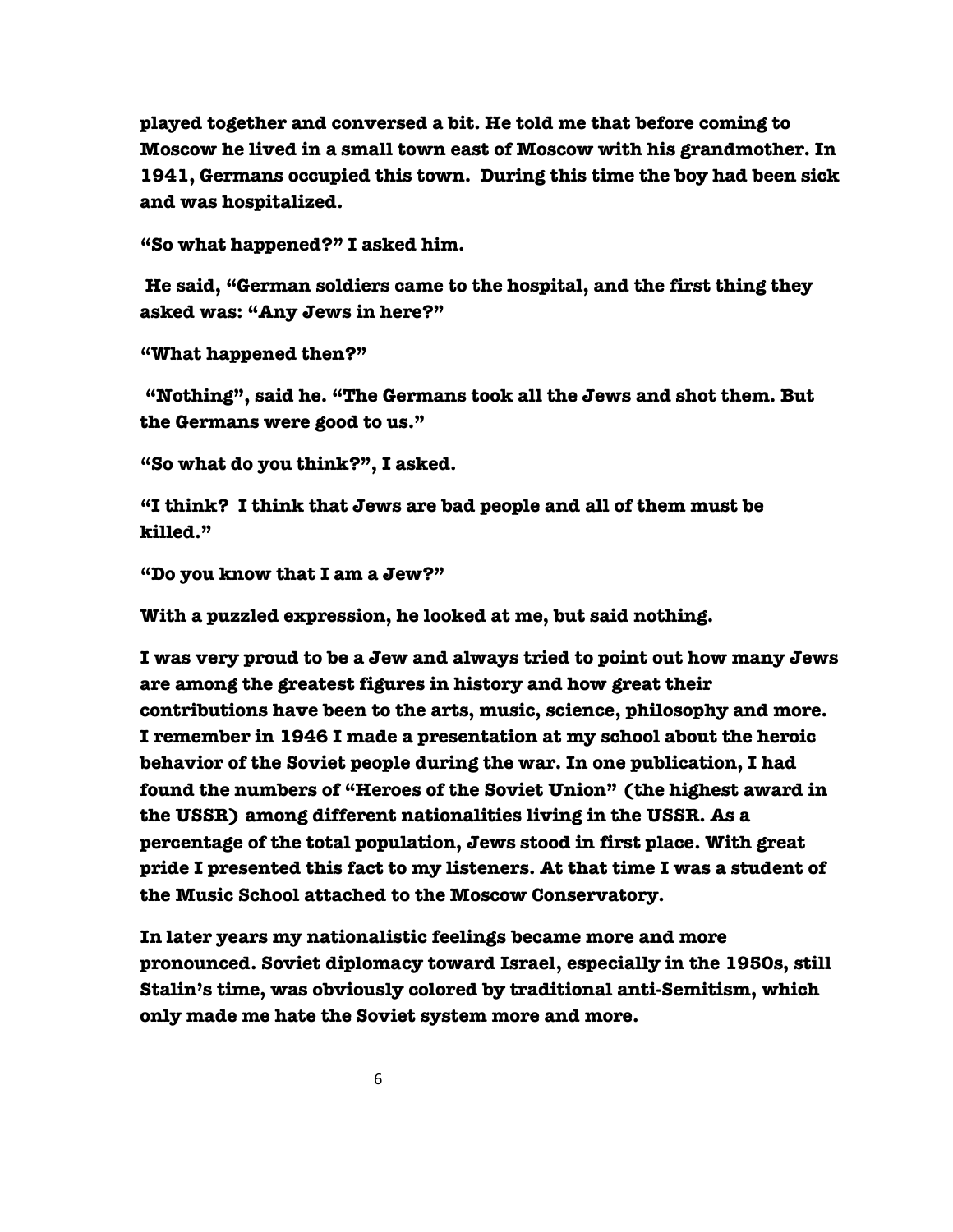**Lies, slander and anti-Semitism were becoming unbearable. The worst time was the beginning of 1953 when with horror we read in the January 13th issue of "Pravda" about the arrest of the "traitor-doctors" who wanted to "poison the entire Soviet government"... except two; Professor Vinogradov, Stalin's personal physician (known to me because he had cared for my ailing mother in 1944), and a Professor Egorov. Others were Jews. Among them was Professor Vovsi, the brother of Solomon Mikhoels, the great Jewish actor. Mikhoels was Artistic Director of the very famous Jewish theatre in Moscow. I remember him very well; when I was eleven, I saw him in the in role of Tevie in "Tevie the Milkman", (known in the West as "Fiddler on the Roof") the play after Shalom-Aleichem. I often went to the theater and saw many plays: "Froilechs" (with another great actor; Zuskind), "Traveling Stars", also after Shalom-Aleichem and many others. On Stalin's order, Mikhoels was murdered on January 12,1948, and soon after, the theater was closed. Most of the actors were arrested and shot.**

 **The two months following January 13 were horrible. Newspapers, journals, and all kinds of publications seemed to compete with one another in the anti-Semitic hysteria and madness. I still remember in the newspaper "Izvestia", a so-called "poem" dedicated to Lidia Timashuk, who supposedly revealed "the doctor's plot".** 

 **"Shame on you,**

 **You are the garbage of society**

 **For your black deeds**

 **But to the noble Russian patriot**

 **Forever praise and honor."**

 **The Journal "Krokodil" published Vasily Ardamatsky's essay "Pinya from Zhmerinka" in which all Jews were shown as degraded, corrupt, dishonorable people.**

 **In the air there was the threat of pogrom. But Stalin had masterminded his own plan.**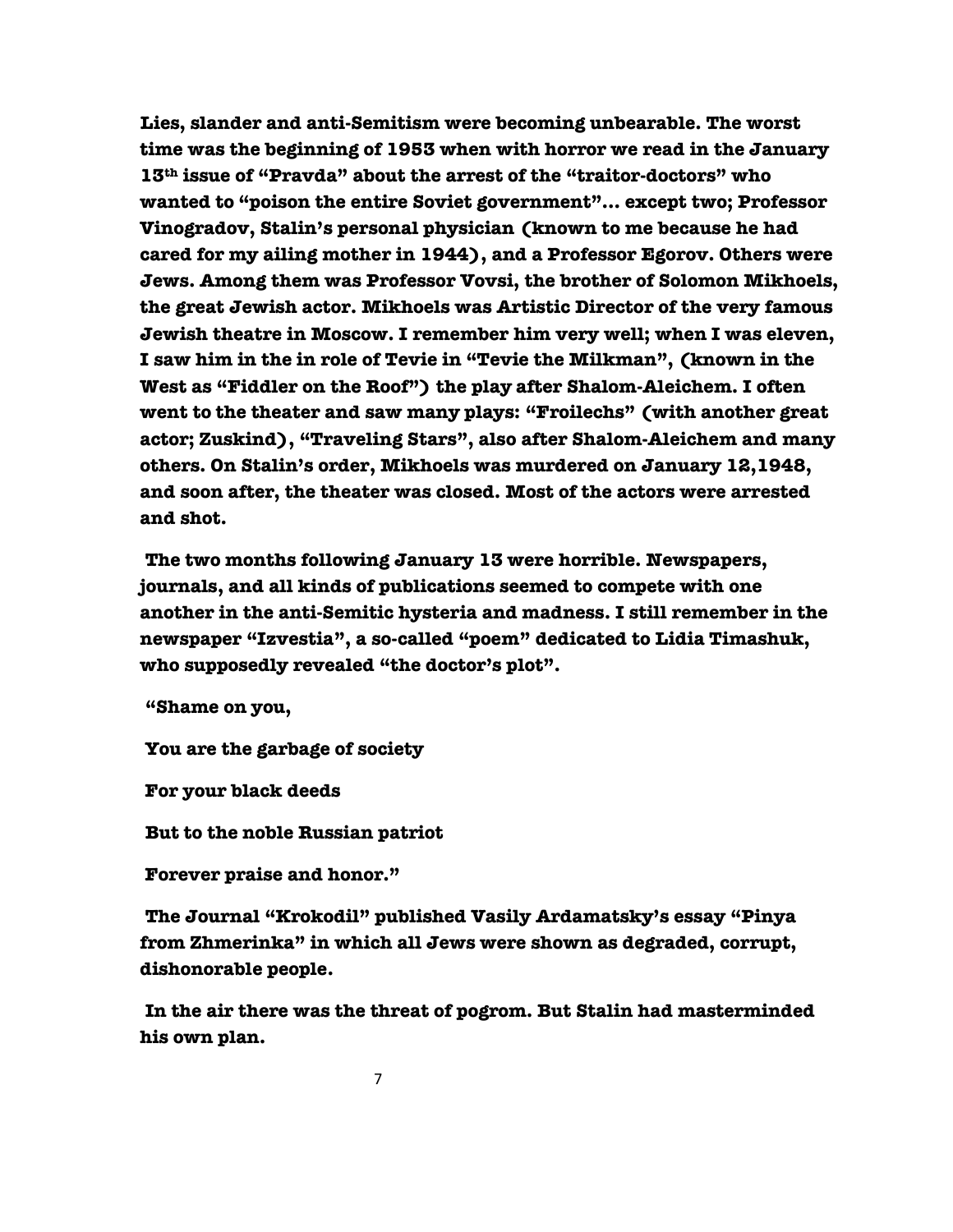**"In the middle of March, 1953, the doctors must openly stand trial. Without doubt, the prosecution team will prove their guilt. Moreover, the doctors themselves will admit that they indeed were planning to poison, for the purpose of extermination, the entire Politburo of the Communist Party and Soviet Government. Next must come the sentencing and public execution of the doctors. In light of such a terrible crime, waves of pogroms, moved by the natural, patriotic feeling of the Soviet people, will spontaneously begin."**

 **At this moment the great leader and teacher, father of the Soviet people, genius of all time, Josef Vissarionovich Stalin would make a remarkably brilliant decision.**

 **"We must save the Jewish people from the justified anger of the Soviet people. They must be relocated to Siberia, and this will be a truly humanistic solution."** 

 **The KGB people raised a point: "We do not have enough passenger trains to accommodate all of them".**

 **"Very well," said the great Stalin, "then they can go in cattle cars."**

 **"But, by this method, we can not guarantee they will get to Siberia alive," the KGB people remarked.** 

 **"Who said they should get there alive?" rhetorically suggested the greatest world scientist on the subject of the history of nations."**

 **But a fateful event changed his brilliant plan. On March 5, 1953, Stalin died.**

 **By April 5 we read in the newspapers that the "doctor's plot" was the greatest of lies from beginning to end. All doctors were innocent, but the individuals who had committed this crime would be prosecuted and punished.** 

 **This was the beginning of a thaw… Nevertheless, traditional anti-Semitism continued to live on.**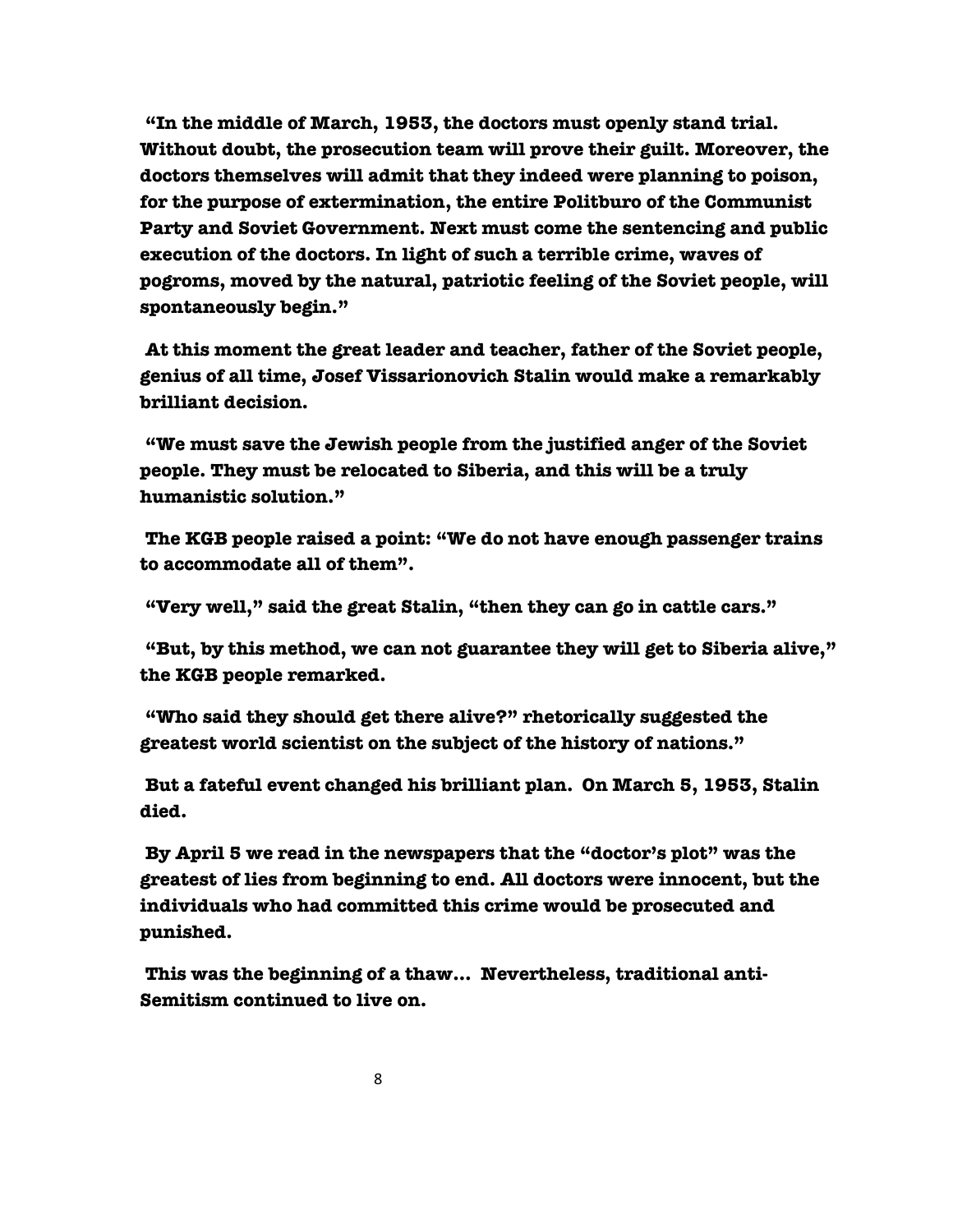**In 1967, before the Six Day War had started, we were listening to the "Voice of America" broadcasts from the Security Consul of the United Nations. There were debates regarding Israel and the Arab states. The Soviet representative, Fedorenko, turned everything upside down; no logic, no sense, no truth, just lies and more lies!** 

 **Fedorenko said: "Israel is the greatest aggressor". And this was said despite the fact that tiny Israel with a population of 1.5 million stood up to Arab states of 200 million. Egypt's leader, Gamal Abdel Nasser (who, had been awarded the "Hero of the Soviet Union" honor) then made his point: "We threw Jews into the sea, we will annihilate the Zionist state".** 

 **I was on the verge of a crazy move; to run with my whole family to the Israeli Embassy to ask for political asylum. But the situation changed very quickly; the Six Day War had begun. The moment was lost; diplomatic relations between Israel and the USSR were broken, and we were again trapped in the Soviet Union.** 

 **Three years passed. The year was 1970. Pressure for the right to immigrate to Israel began to grow stronger each day. In August, thirtynine Jews wrote a letter to the Central Committee of the Communist party of the USSR with a demand; "Let us Jews go freely to our historical land, Israel!" And surprise – some of them obtained exit visas, and NOT prison sentences!** 

 **From the mid-1970's on, I tried to find a contact with a Zionist movement, with people who could help me obtain an official invitation from Israel for our family.**

 **My childhood friend, Tolya Dukor, knew some people who had already applied for visas and were very active in pursuing the freedom to exit the USSR.**

 **Tolya, a student of Emil Gilels, was a brilliant pianist. He also played accordion and was a good improviser of jazz music. Besides this, he was a strong athlete who nearly became a professional soccer player.**

 **The accordion and soccer had saved his life. Tolya was arrested in 1949 when he was only19 years old. Of course, nobody knew why he was**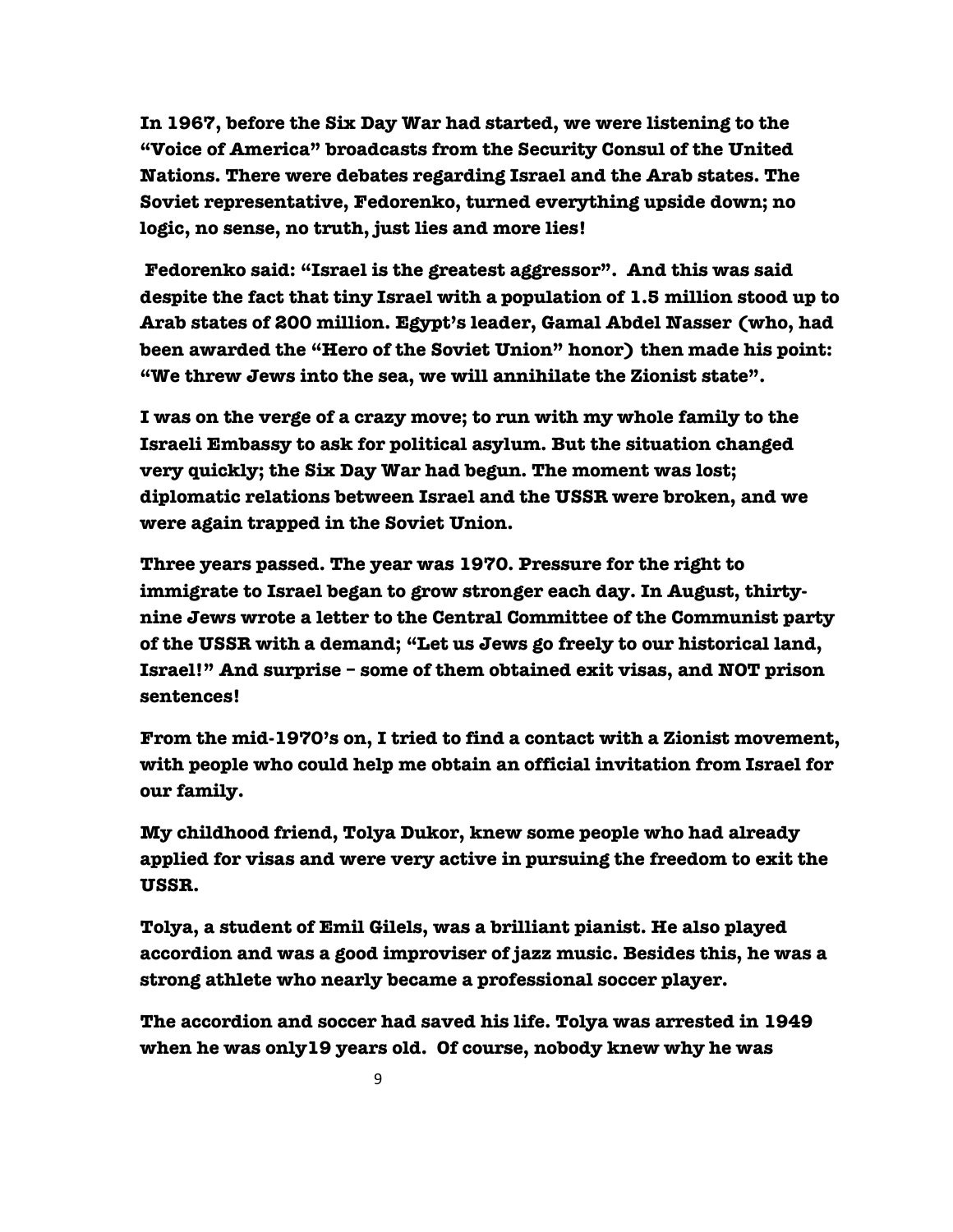**arrested. However, the administration of the Gnesin Music Institute, where Tolya studied (it was his freshman year) assumed that he must have been an "enemy of the people".**

 **I vividly remembered in 1953, during the period of the "doctors' plot", that the secretary of the Communist Party of the Gnesin Institute, M. P. Dunaeva, gave a lecture on the subject of Marxism-Leninism. During this lecture she yelled and shook her fists: "We have overlooked the enemies and traitors of our Soviet people. They are hiding among us… we must be more cautious; look around and discover the enemies of our Socialist State and our beloved comrade Stalin before they can harm us…" She was in an absolutely hysterical state.** 

 **In 1954 Tolya was released, and only then I learned what really had happened. He had been accused of Zionism, only because he studied the Hebrew alphabet. In addition, the KGB accused him of organizing counterrevolution. His punishment was a sentence of 10 years. He spent one year in solitary confinement in Moscow's Lubianka prison followed by 4 years in the mines of Siberia. He had survived only because of his physical strength and his ability to play the accordion and improvise jazz.** 

 **From the moment that Tolya was arrested in 1949 until 1953, when Stalin died, I lived in a constant state of fear. Each night was a terrifying nightmare. I listened for any noise outside, any automobile horn, expecting KGB men had come to arrest me. I tried to recall if yesterday, last week, or perhaps only recently, I had said something, told a political joke, or had done something dangerous of which I was unaware…like in a Kafka novel. Even now, 60 years later, recalling it gives me chills up and down my spine.** 

 **In 1970 I asked Tolya to introduce me to some activists in the Zionist movement. But first, Tolya took me to Dzerzhinsky square and showed me the building where the KGB headquarters were located (Lubianka prison) saying: "Keep in mind that you have an equal chance of getting to Israel or ending up in this place. So far, you have a very good job (I played with the Grand Symphony Orchestra of Radio and TV of the USSR). You have a family and two children…think first and only then make your decision".**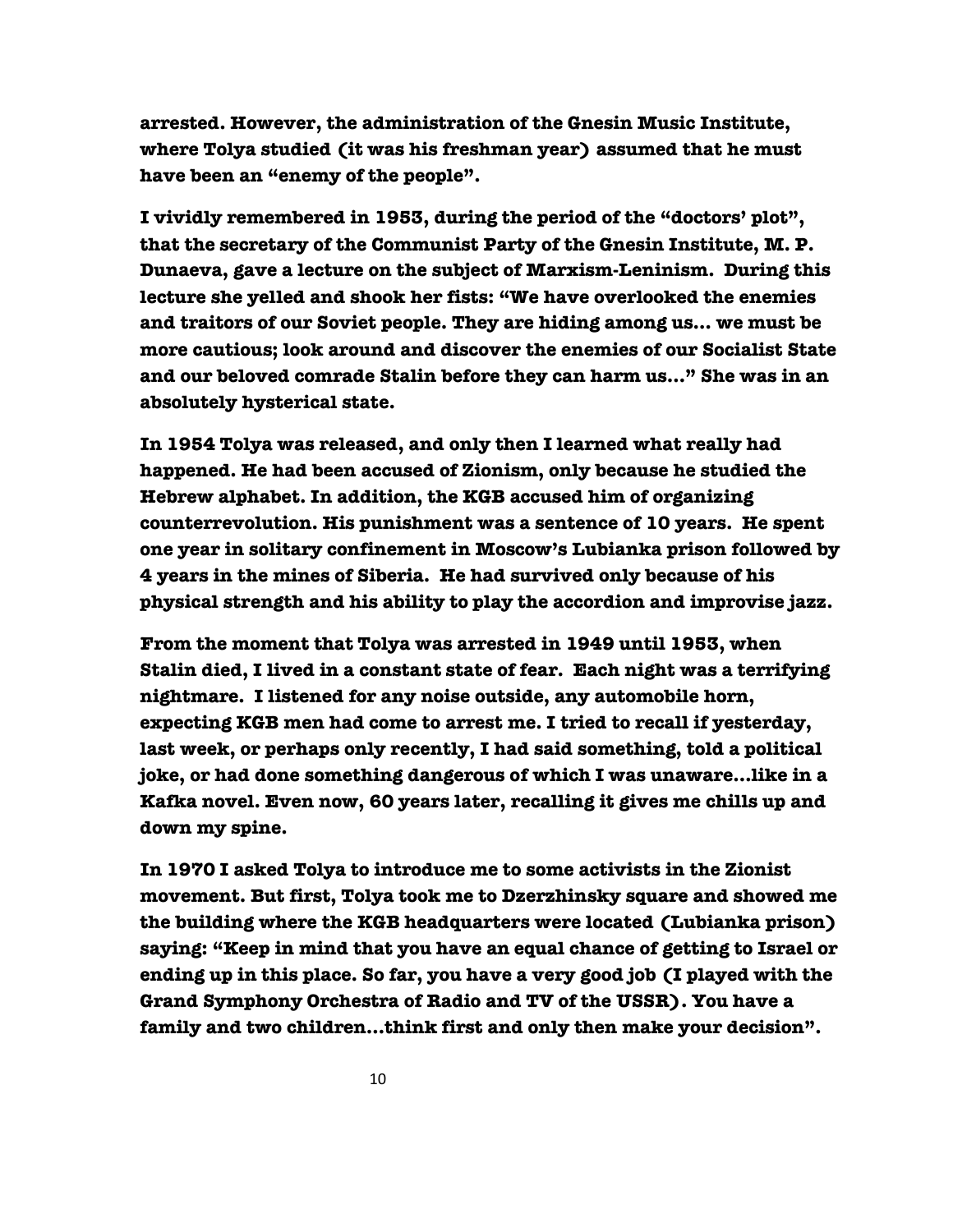**It was at this time that he told me about spending an entire year right there, in solitary confinement.** 

 **"Look at the top floor…you see the wall without windows? This is the walking place. They took me there sometimes for some fresh air, between night interrogations and beatings".**

 **One late evening, in December of 1970 after rehearsal with the symphony at DZZ (Dom Zvukozapisi-Radio Building) on Kachalov Street, I was surprised to find Tolya waiting for me outside the building. "Let's go to David Drapkin", he said.**

 **David Drapkin had applied for an exit visa and demanded his rights to go to Israel about a year before. Of course, when he applied for the visa, he lost his job (he was an engineer). David openly struggled with the Soviet system, a fact that was nearly unknown then.** 

 **For me this was an enlightenment, a new world. All my life (at least from 1948), I had dreamed of leaving the USSR for Israel, but I had never met anyone who was personally involved in such a process. I saw David Drapkin as a hero and even envied him.** 

 **A few days later, on a mid-December early morning, Tolya Dukor showed up at the door of our apartment (we used to live in adjacent buildings, and our children, his Ilushka and our Nina, were in the same grade at the special English school number 17):**

 **"Great, fantastic, wonderful news! Drab got permission!!!"**

 **His words hit like a bombshell. I exclaimed excitedly, "Today I must get him the information for our invitation (the legal document required from Israel)"-** 

 **That evening, at Drapkin's apartment, I gave him the necessary documentation. Everybody was so excited; it was as if we were flying in another world.**

 **A little remembered fact regarding emigration from the USSR to Israel: That very year of 1970, Kosygin, the Prime Minister of the USSR, answering questions from foreign journalists during a press conference,**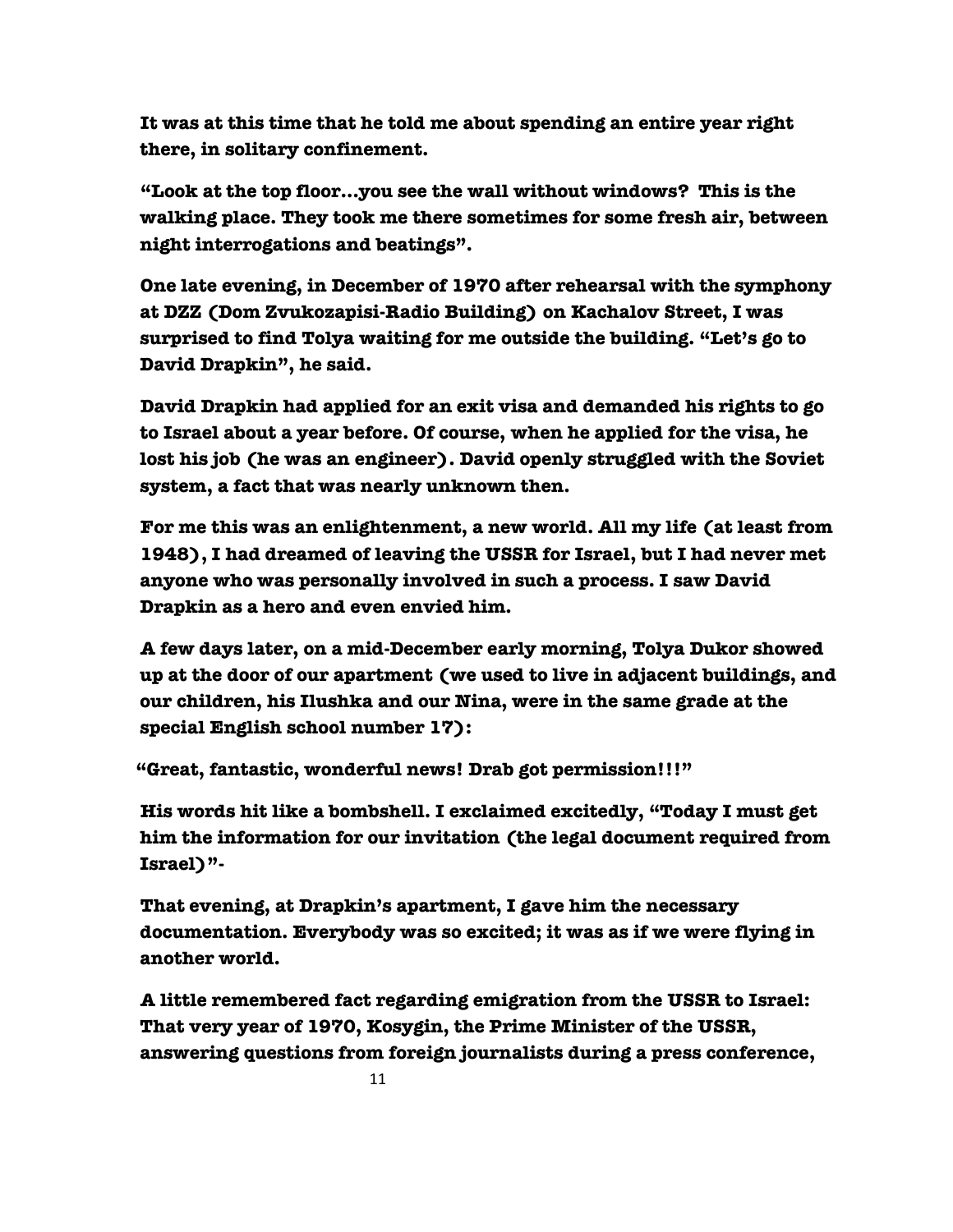**had stated that: "The Soviet Government will pose no obstacles for those Jews who decide to reunite with their relatives in Israel. And based on this fact, those Soviet Jews will be granted exit visas to go to Israel."**

 **So, now we had to create the illusion that we had close relatives in Israel.**

 **Another complication happened at this time in Leningrad, where the infamous trial about "plane hijacking" had just come to an end. A group of Jews was accused of trying to hijack a plane to fly to Israel. Not one of these Jews ever even came close to approaching a plane, but as we know, the Soviet System did not need wrong deeds to arrest its citizens; they were arrested for suspicion of "wrong thoughts".** 

 **To our horror, two from the group were sentenced to death by firing squad. When the appeal hearing took place in the Supreme Court of the USSR, a group of Jews (I was among them) attempted to enter the chamber, but were turned away by KGB agents. With us, by the way, was academician Andrey Sacharov. The courtroom was occupied solely by officials posing as ordinary Soviet citizens. After the court session I remember one of them loudly expressed his opinion on his way out: "All of them must simply be shot!"**

 **But, because of the political pressure from abroad, the death penalty was changed to 13 years in labor camps.**

 **With this trial the Soviet government had tried to scare Soviet Jewry, but the result was just the opposite. The wish to leave "the most democratic, most free country in the world" became more emboldened, more resolved.**

 **Without a doubt, life in the Soviet Union, for us Jews, was not possible!**

 **After some additional problems, Drapkin eventually did go to Israel.**

 **From this moment on, our lives became "the lives of awaiting an invitation from Israel"!**

 **Three, then four weeks passed…no invitation…we waited and waited…to no avail.**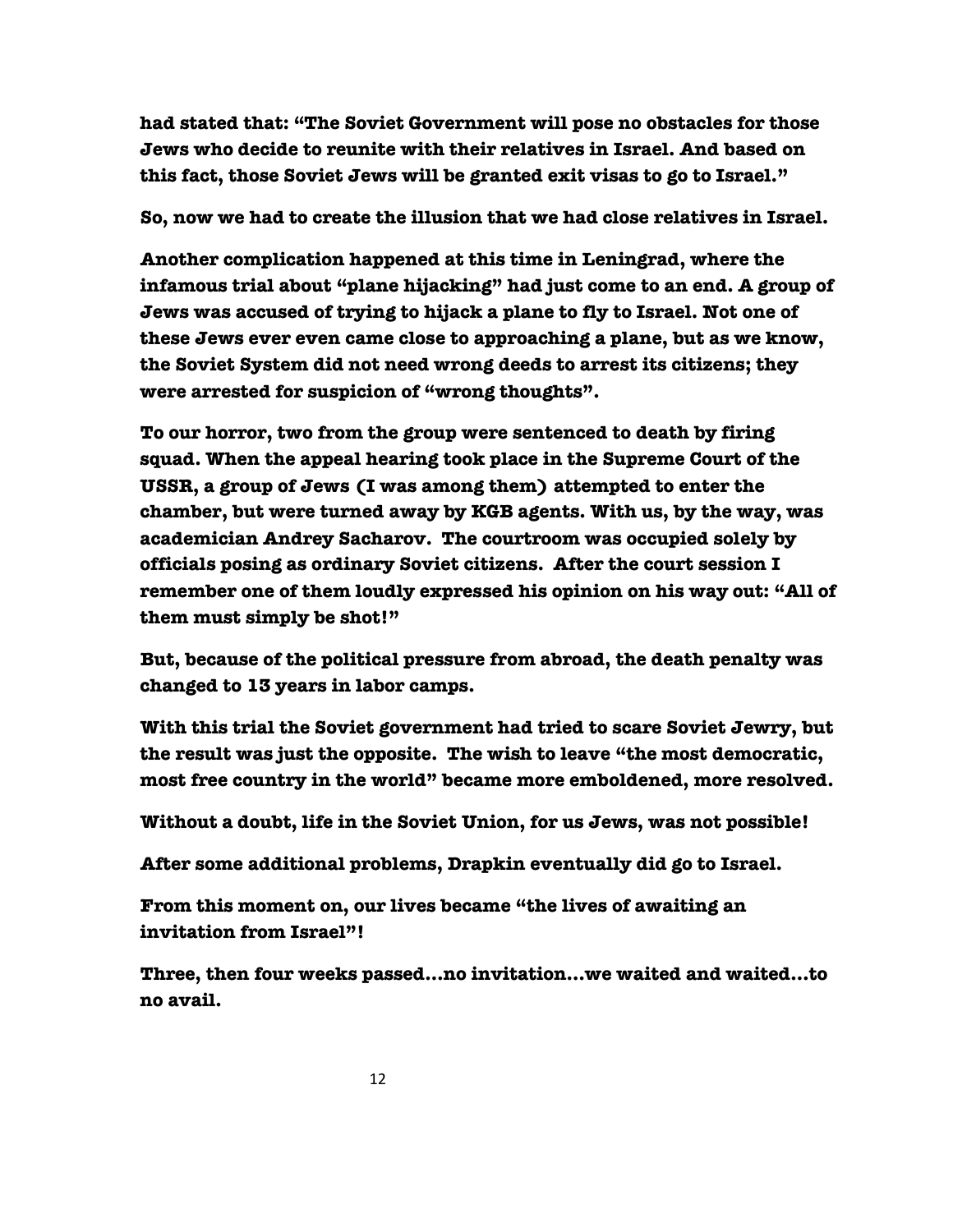**By this time we had established a more or less regular telephone contact with Israel. One of the activists in the Zionism movement, Shura Balabanov, newly settled in Israel, was already very enthusiastically helping. At the beginning of March of 1971, I called him to find out what happened to our official invitation.**

 **"As far as I know", he said, "all the documents were already sent to you a few weeks ago."**

 **It became clear that the KGB had intercepted our letters with the documents. Balabanov promised to immediately organize a new invitation. Nevertheless, again the invitation failed to arrive. Soon we learned that 3 or 4 invitations from the Ministry of Foreign Affairs of Israel had been sent to us, but not one had reached us.** 

 **In the next phone call, I suggested that all our documents be sent via the Dutch Embassy.**

 **Since the Six Day War, the USSR and Israel had no diplomatic relations, and the Dutch Embassy represented Israeli interests in the Soviet Union.**

 **During these frustrating days, I received a phone call from Vladimir Prestin, who was one of the most active members of the Zionist movement. His application for an exit visa was rejected by OVIR (read: the KGB). Interestingly, his grandfather was one of the authors of the Russian-Hebrew Dictionary.**

 **"Come over", he said. "There is someone waiting here for you."**

 **I went immediately and met Victor Yachot, who was in the same situation… a few invitations had been sent, but he'd received none. Right away, we became very friendly and began taking action together.**

 **Our first move was to go to the International Post Office, asking for an appointment with its General Manager. The man was absolutely stunned when we complained to him about undelivered letters from Israel with invitations.**

 **"What do you want from me? Ask about it in your Israel! Besides everything else, how could we know what is in the envelopes?"**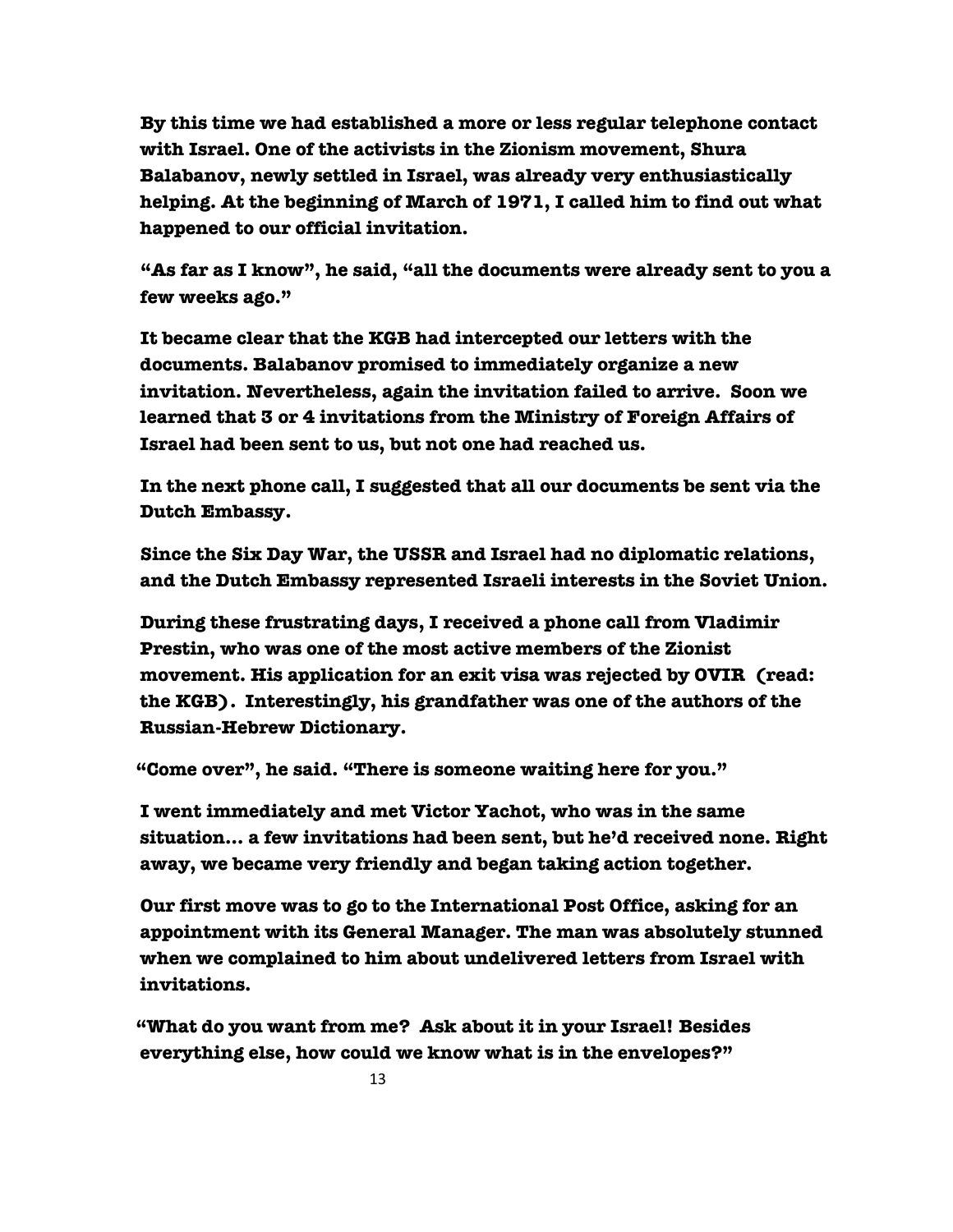**"OK, we said, "then we'll file a complaint with the International Postal Union in Switzerland!"**

 **"Do whatever pleases you, we don't care." We were getting nowhere with this guy.**

 **Now the situation with undelivered invitations was getting even worse. Hundreds of Jews could not get letters from Israel with invitations. The KGB intercepted them all.** 

 **We decided to complain to the office of the International Postal Union in Switzerland, and also to the United Nations in New York. We wrote letters undersigned by at least 450-500 individuals. People from Moscow, Leningrad, Kiev, Tbilisi, Riga and Vilnius all risked putting their names on these letters!**

 **I remember Ida Nudel, who came to me with the same problem. She became a very famous "refusenik". The Soviet Authorities held her for the next 17 years. Several times she was arrested and sent to exile from Moscow. She finally was permitted to go to Israel in the Gorbachev years during "perestroika". The American millionaire, Armand Hammer, helped to secure her release, and he himself took her to Israel in his own private jet.** 

 **One might ask how we managed to send our letters abroad. We had a special technique for this. First, we put the letters into regular mailboxes. Naturally, the letters went directly to the KGB. At the same time we gave letters to foreign correspondents and dictated them openly over the telephone to Israel. So, legally we were secure. The KGB could never admit that they had intercepted our mail, but our information was getting out to the West.** 

 **Finally, in late April of 1971, we received the telegram from Israel:**

 **"The official invitation number 3645 has been sent to you on April 14, 1971. We are looking forward to seeing you soon. Moshe Zutler, Ramat Hasharon, Geulim street 6, Israel."**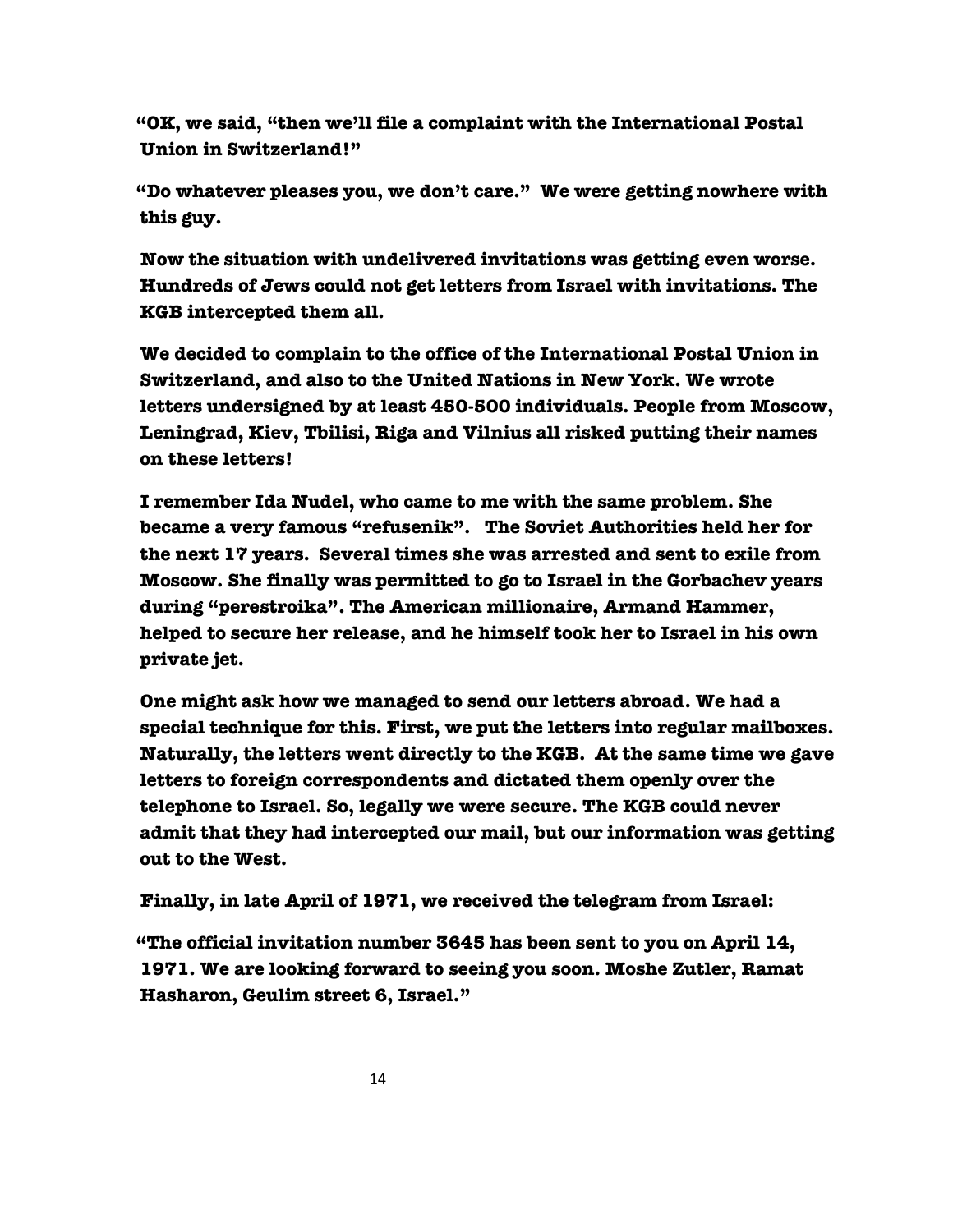**The next day, my wife, Eleonora, and I went to OVIR (the KGB department for international visas).**

 **The clerk at the office said, " We have received only a complete set of documents. You don't have the official forms of invitation and a recommendation from your place of work."** 

 **I answered, "You know perfectly well that the invitation, and not only this one, are in the KGB."** 

 **"We know nothing about it. Go to the post office and ask there. When you collect all the documents, bring them over, and only then will we talk to you."**

 **Meanwhile, my situation in the orchestra, where I worked, began to change. The administration of the Grand Symphony Orchestra of Radio and TV of the USSR started preparations for a concert tour to West Germany, which was scheduled for October and November of 1971. The first step was to examine the patriotism of every person in the orchestra, his or her devotion to the Soviet system, and to do a "character-check". This task had to be performed by the Communist Party organization of the orchestra. Misha (Musya) Ratner, a very good violinist (of course, a Jew, he was from Odessa, where he studied with the famous P.S.Stoliarsky, the teacher of David Oistrakh) was the secretary of the party at the orchestra, and he was the person in charge. We'd been good friends for years, and I was very open with him regarding politics.** 

 **Musya had to call each member of the orchestra in alphabetical order to check his or her file and personal character record from previous tours. Since my family name begins with the letter B, I was one of the first to be called.**

 **All this went on during rehearsal time, but no matter, since the Party's interest was of paramount importance. Each musician missed some 15 to 20 minutes of rehearsal, and Musya could not play at all. A small corner behind studio number 5 of the DZZ (Dom ZvukoZapisi-Radio building) was the place where such sacred rituals were carried out!**

 **And so, my turn! I was called…**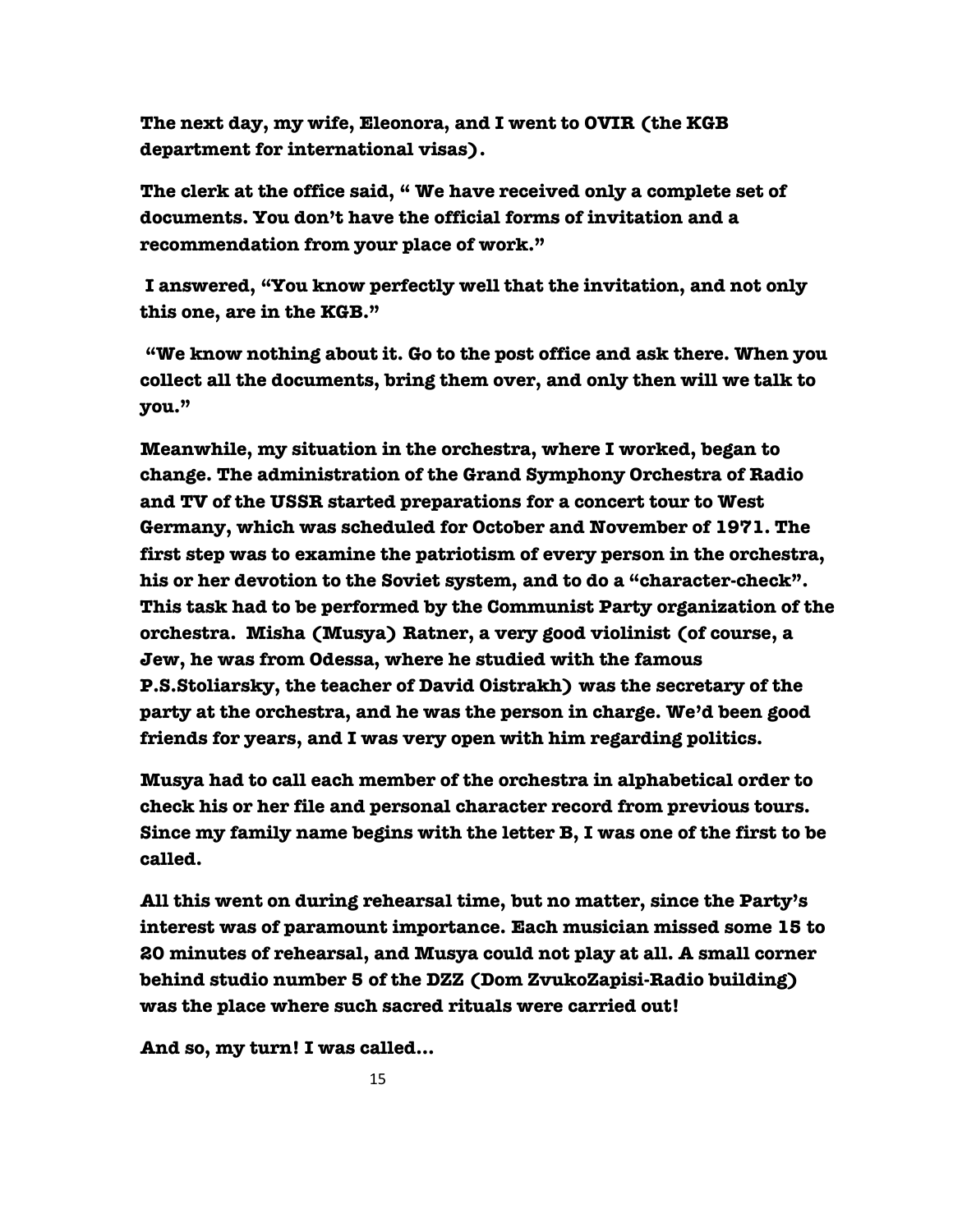**"Let's see what we have here, any changes, address, telephone?" Musya murmured, trying to find my file among those of the others musicians.** 

 **"I don't understand where your file might be. I will go to the 4th floor (the music department of the Radio Committee). Maybe it is there."**

 **"One minute, Musya, do not hurry," I said.**

 **"What, why?"**

 **"Very soon I will need another character recommendation."**

 **"Are you going to audition for the State Orchestra or Bolshoi Theater?"**

 **"No, I will need a character recommendation for emigration to Israel!"** 

 **I cannot describe in proper words Musya's reaction. First, he literally became speechless. His face expressed horror, fear, shock, and dismay…he collapsed into his chair… looking around to see if anybody could overhear our conversation…**

 **After a long pause he whispered: "Does anybody know about this?"**

 **"Only my wife and my children, and now you. However I am sure that the KGB is aware, because, so far, they have intercepted all our invitations from Israel, at least 5 or 6. Without a formal invitation, we cannot apply for an exit visa, so we'll have to wait. If we don't get the exit visa before the orchestra tour to Germany, since the KGB knows about our Israeli matter, they won't let me go to Germany anyway."**

 **"Musya, we are friends and that's why I am telling you in advance…"**

**"But, what can I do?" asked Musya in desperation.**

 **"Write a bad character recommendation for me and this way you can probably exonerate yourself…"**

 **"But, what can I write that is so bad?"**

 **"I did not attend political seminars for the entire year; I think it will be more than enough…OK?"**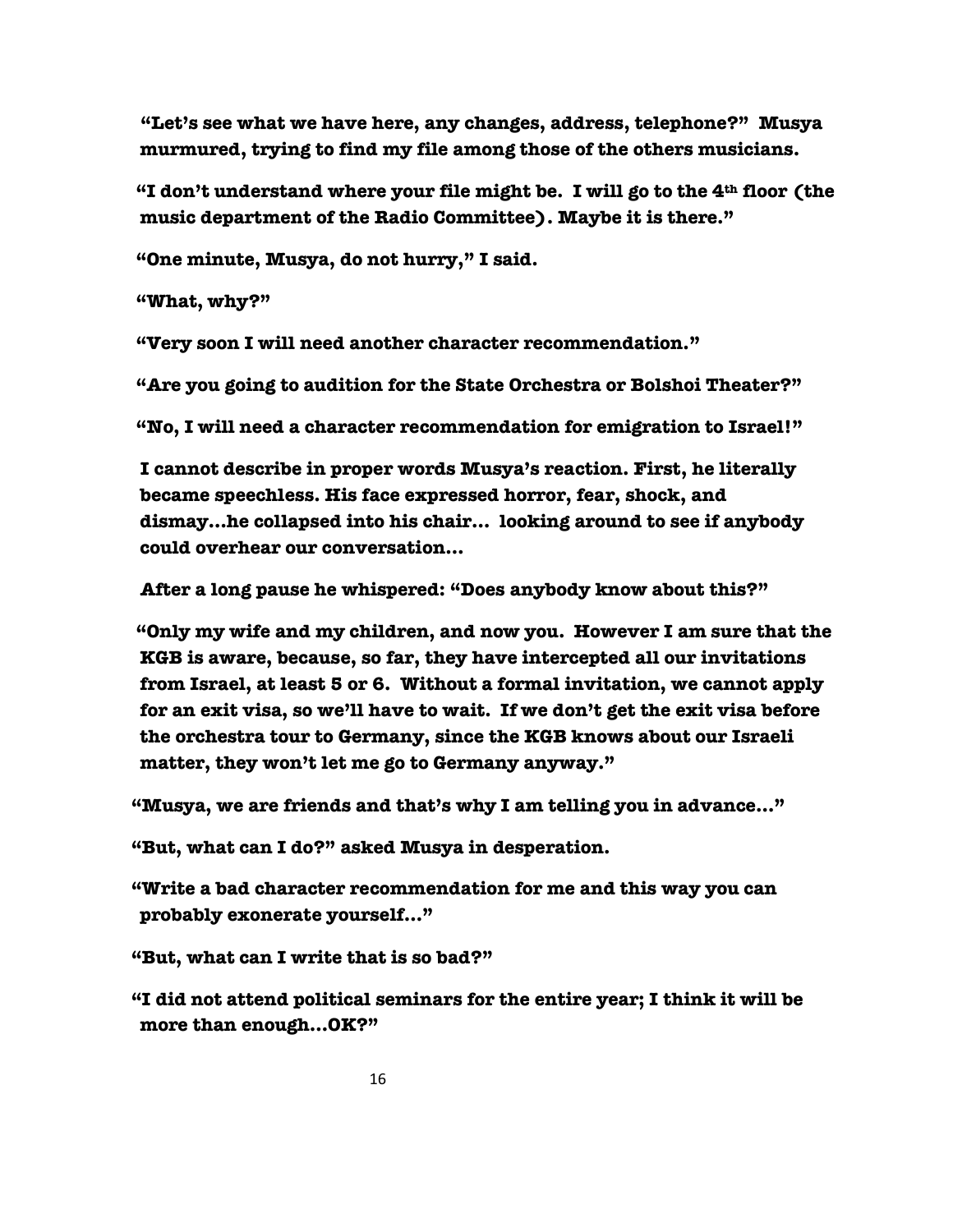**"I cannot do that. They will have my head…they will accuse me of failure to report this earlier."**

 **Then Musya asked, "How soon will you apply for this visa?"**

 **"I have no idea." And again I explained the situation. The KGB obviously was aware of my intentions and how important this was.**

 **"OK, let's do it this way; I'll set aside your file until the others are all processed. It will probably take from 4 to 5 weeks, about 120 persons…by this time maybe your situation will be more clear."**

 **"All right, let's do it!" I said, somewhat relieved.** 

 **The next day, when I came to the rehearsal, Musya whispered to me: "My wife and I did not sleep all night; we were talking about you…. Maybe you should reconsider this decision. After all, there you must live in a capitalistic society….."**

 **Each morning, before rehearsal had started, Musya quietly questioned me: "Now, what's new, when…?"** 

 **At the beginning of June 1971, Eric Veisbein, the cellist of the orchestra, always very active in the field of community work, organized a medical checkup for all 120 orchestra members.**

 **The medical examination was the official requirement for each person who was traveling abroad.**

 **To use a regular clinic meant waiting for many hours in lines for each specialist. But without the documentation (or medical waver) nobody was permitted to travel. Thus, for perhaps a few rubles, a couple of doctors would come one evening to the Radio building (DZZ), check out each member of the orchestra and write down a clean bill of health: "Healthy, may go". What should I do?** 

 **I decided not to come for the medical examination. The next morning, when I arrived at rehearsal, everybody asked me: "Did something happen to you? Why weren't you here? Now you'll have to go to a clinic and spend hours and hours getting the medical specialists to check you…."**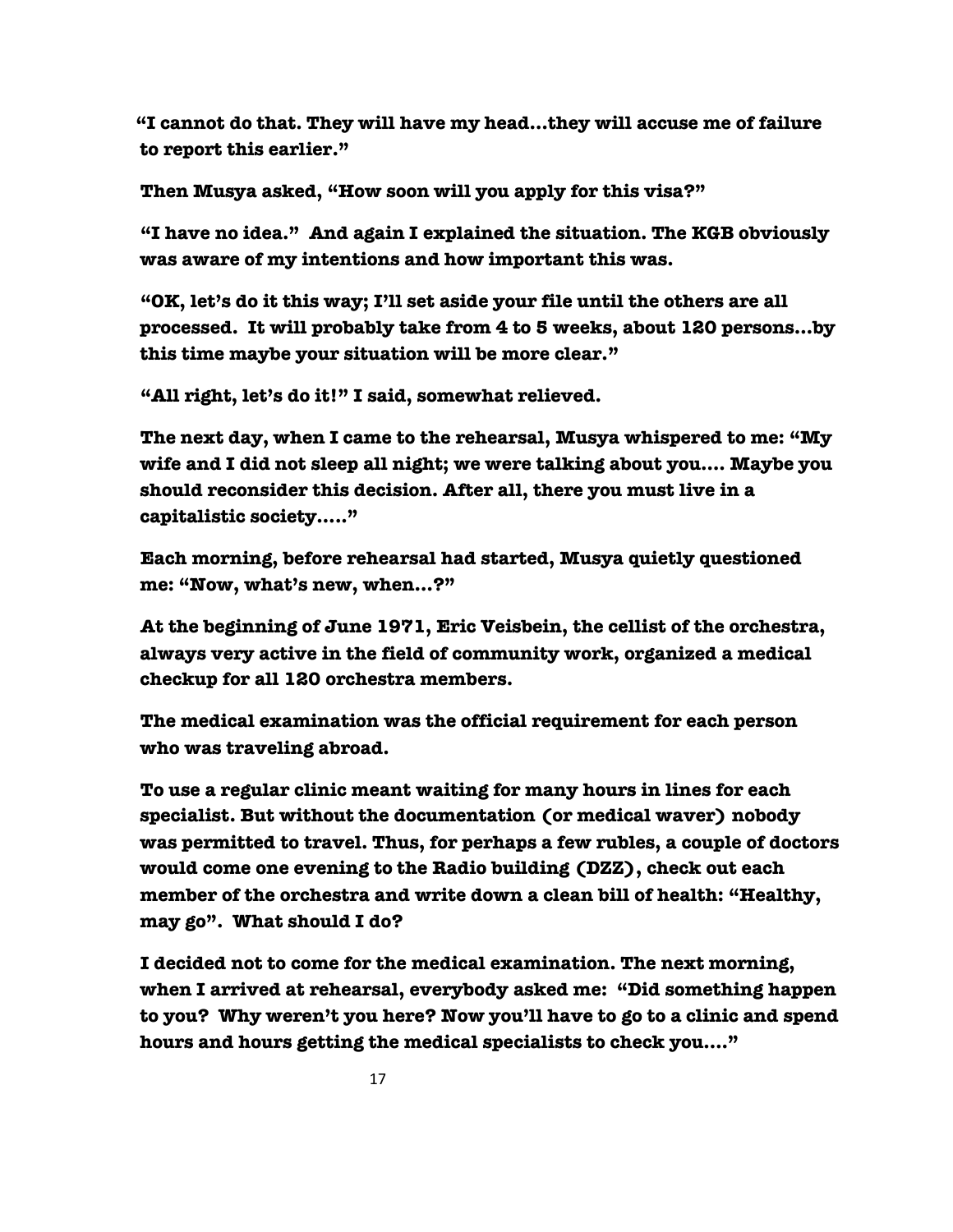**"Ah," I said. "Guys, yesterday I was feeling so bad, probably, I don't know, maybe my heart. I'm sure I won't get the permit anyway."** 

 **Around the same time, there was a meeting regarding the upcoming tour in West Germany organized by the personnel department of the Radio. This meeting took place during our rehearsal, so I had no way of avoiding it.** 

 **The entire orchestra congregated in studio number 2 of the Radio Building. The most important officials were there: the top manager of the music department, former Colonel Grischenko; my friend, the secretary of Communist party of the orchestra, Mischa (Musya) Ratner; the personnel manager of the music department, Likhachev ; and others. Likhachev called each member of the orchestra by name, checking his or her personal file. Eventually he got to my name. He looked at me, then to my file, then again at me and finally said: "Comrade Beliavsky, what happened to your face, why have you changed your face?" The problem was my beard; in the last couple of months I had stopped shaving, but my photo from previous tours was beardless.**

 **He continued. "Here, in this photo, you are without the beard. Our guards at the borders will not recognize you and will not let you go abroad. And so comrade Beliavsky, you must shave your beard!"** 

## **So far nothing else!**

 **In the middle of June, Victor Yachot and I wrote a letter to "Literaturnaya Gazeta" and to one of the major newspapers, "Izvestia". We wrote that as Jews we must have the right to go to our national state of Israel without any visas, without any special permission, without official invitations, and without character-checks; all the gimmicks created to deter us Jews of the Soviet Union from efficient, untroubled emigration. Israel is our country, our state, and it is our right (not the Soviet Government's) to decide where we wish to live.** 

 **Then we wrote: "Each Jew who is permitted to emigrate to Israel must pay a ransom of 900 rubles per person". And here we made a comparison: " In Nazi Germany the Jews who left that country (this was possible only**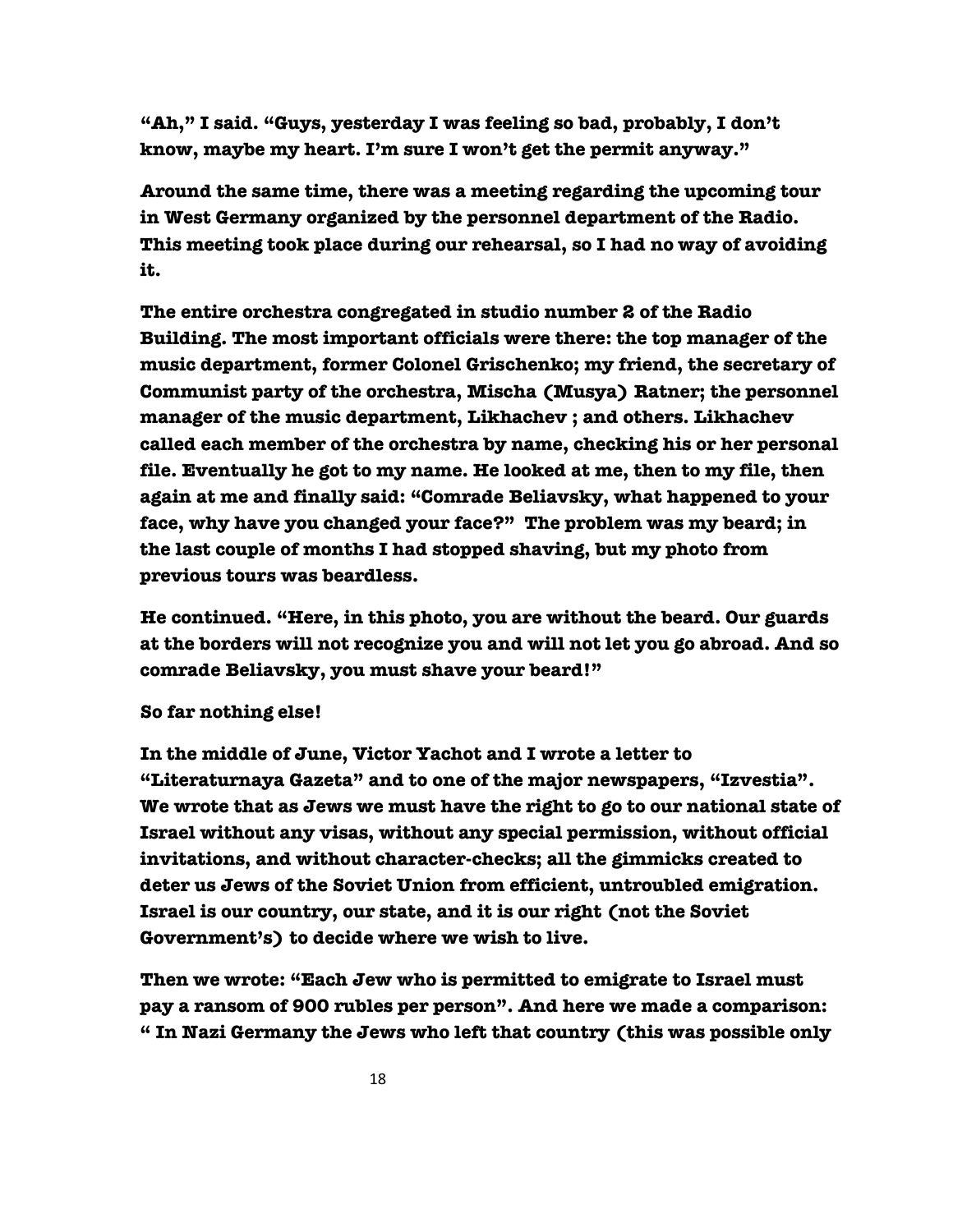**until 1939) were forced to pay \$1000.00 per person. According to an official exchange rate by the Soviet Bank, 900 rubles is equal to \$1000.00. Thus, the Soviet system emulates Nazi Germany; extorting exactly the same amount from its own Jews who wish to emigrate."**

 **That was a very risky suggestion. The Soviets might well have accused us of slandering the Soviet system. We sent the letter our usual way; first by post box, which, of course, ended up in the KGB, and then through foreign journalists and telephone contacts to the West. From this moment on, we waited. What would happen? One day, two days, a week, two weeks, nothing so far….** 

 **It was now the middle of July 1971. Soon the orchestra would be off for summer vacation. Two days before vacation, we worked at the Ostankino Television station. The second part of our day was designated for personal interviews with each musician at the district Communist Party committee. (Raikom KPSS).**

 **Of course, the main questions would be about the political situation in the Middle East. The interpretation must adhere to the party line, i.e. Israel is a fascist state, Moshe Dayan is the murderer of innocent Arab children, Israel is just the puppet of American imperialism, and all of this interview must follow in the same mode.**

 **I decided that my best move would be to avoid the interview. Since my name was at the beginning of the alphabet, I was expected to appear on that first day. The next morning, the last day before vacation, when I arrived at the TV station for work, (it was a recording session), the first question from my many colleagues was: "What happened to you, are you crazy? Don't you want to go to West Germany?"** 

 **I stood very firm and said: "Enough is enough! I am not a kindergarten child who answers questions like a puppet!"**

 **Fima Zolotursky, whom I knew for many years since our time in music school, came to me and whispered: "Did you already get permission?" Fima, by the way, eventually immigrated to West Germany, where he played for the Berlin Radio orchestra.**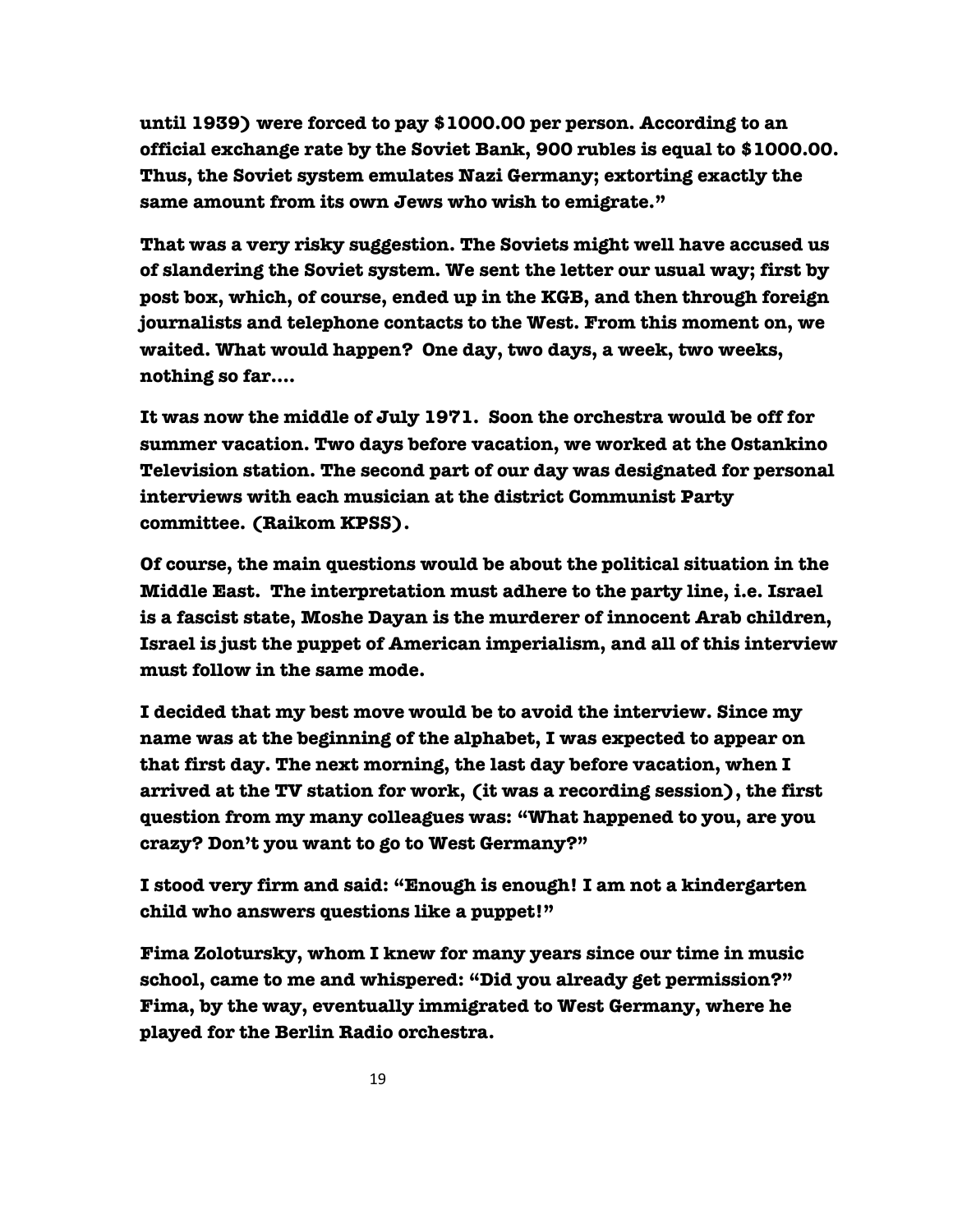**The next day vacation began and everything started to move with increased speed.** 

 **At the beginning of August 1971, in connection with "Tisha B'av", a large group of Soviet Jews sent an open letter to Israel. "Tisha B'av", the Ninth Day of the Month of Av, is the Jewish commemoration of the destruction of the First and Second Temples in Jerusalem. How fitting this day was for our letter since it also marks the beginning of the exiles of Jews from the Land of Israel, the expulsion from Spain and other sad events in Jewish history! In this letter we demanded free passes for all Soviet Jews to go to Israel. We stressed our rights to make "aliya" (travel by a Jew to reside in Israel) without any restrictions.**

 **My name was one of the first signatures on this letter. On August 9, 1971, "Tisha B'av Day", the radio station "Voice of Israel" broadcast this letter, and it was read along with those first 5 or 10 signatures including mine. It had an explosive effect. From this moment on, my name was openly connected with the struggle of Soviet Jewry for the right to immigrate to Israel.** 

 **Practically speaking, we were forced to make an immediate decision. On the advice of Boris Kogan, a lawyer and fellow applicant for aliya, we gathered together all the documents so far available to us: the receipt of the fee (500 rubles per person) to relinquish our Soviet citizenship and the application form to OVIR for our exit visa. Missing were the formal invitation from Israel, except for the telegram stating that the invitation had been sent, and the "character-recommendation" from the workplace. We placed all these documents into an envelope and sent it from the Central Telegraph office (on Gorky Street) by registered mail with a notice of delivery to the Supreme Soviet.** 

 **Two days before the end of vacation I went to the Department of Music at the Radio Building (DZZ) to request my "character-recommendation" for the OVIR. It was necessary that this document contain the phrase: "given for the purpose of going to Israel for a permanent stay".**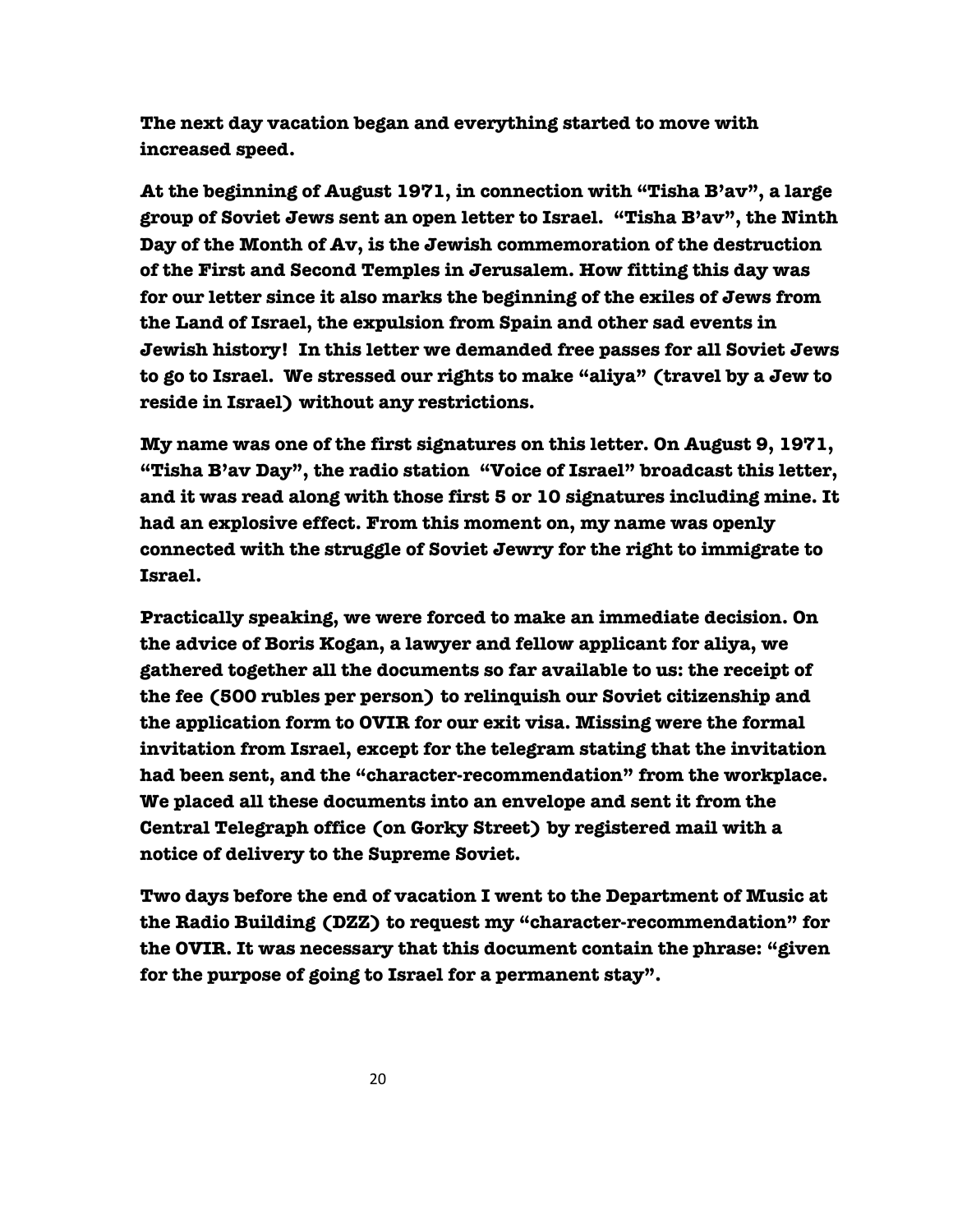**"Are you going quite soon?" asked the secretary of the department; she obviously already knew about my plans and was not surprised by my request.**

 **It was a warm, sunny day at the end of August of 1971. I was on my way to the first rehearsal after vacation. From the corner of Kachalov Street and Sadovoe Circle, I saw a large group of musicians standing before the Radio Building, discussing something with great excitement. As I approached, they suddenly stopped talking. I passed through the crowd and was met with dead silence. Nobody greeted me, nobody said "hi" to me. But some made eye movements acknowledging me.**

 **During rehearsal nobody talked to me except my great friend Nahum Zaidel. After the rehearsal, Nahum joined me outside where we stood talking in front of the Radio Building for at least 45 minutes. Nahum Zaidel, brilliant flutist, laureate of many international competitions, who made many recordings with David Oistrakh, was very famous and respected in music and artistic circles. We knew each other from school and were quite friendly. During concert tours, we often shared hotel rooms and were always open with one another. I clearly remember a 1966 orchestra concert tour in London. It was our last day before returning to Moscow, and as we walked along a pathway of Hyde Park, Nahum joked: "Well, guys, breath in the fresh air of freedom for the last time. By this evening we will be back in our dear Soviet jail!"**

 **In 1968, when Seva Lezhnev, a cellist for the State Symphony Orchestra of the USSR, asked for political asylum during a concert tour in the USA, Nahum commented very seriously: "Yesterday I was listening to the "Voice of America" and did not clearly hear the name; somebody escaped from the Soviet Union; either Lezhnev or Brezhnev!"**

 **Nahum often said to me: "I live in internal emigration. At home I lock my door and listen to "Voices" (Voice of America, the BBC, Voice of Israel) and I have nothing in common with the Soviet System." Now, Nahum, completely shocked by my decision, literally grilled me about it. And this discussion took place before the eyes of everybody from the Radio Building on Kachalov Street.**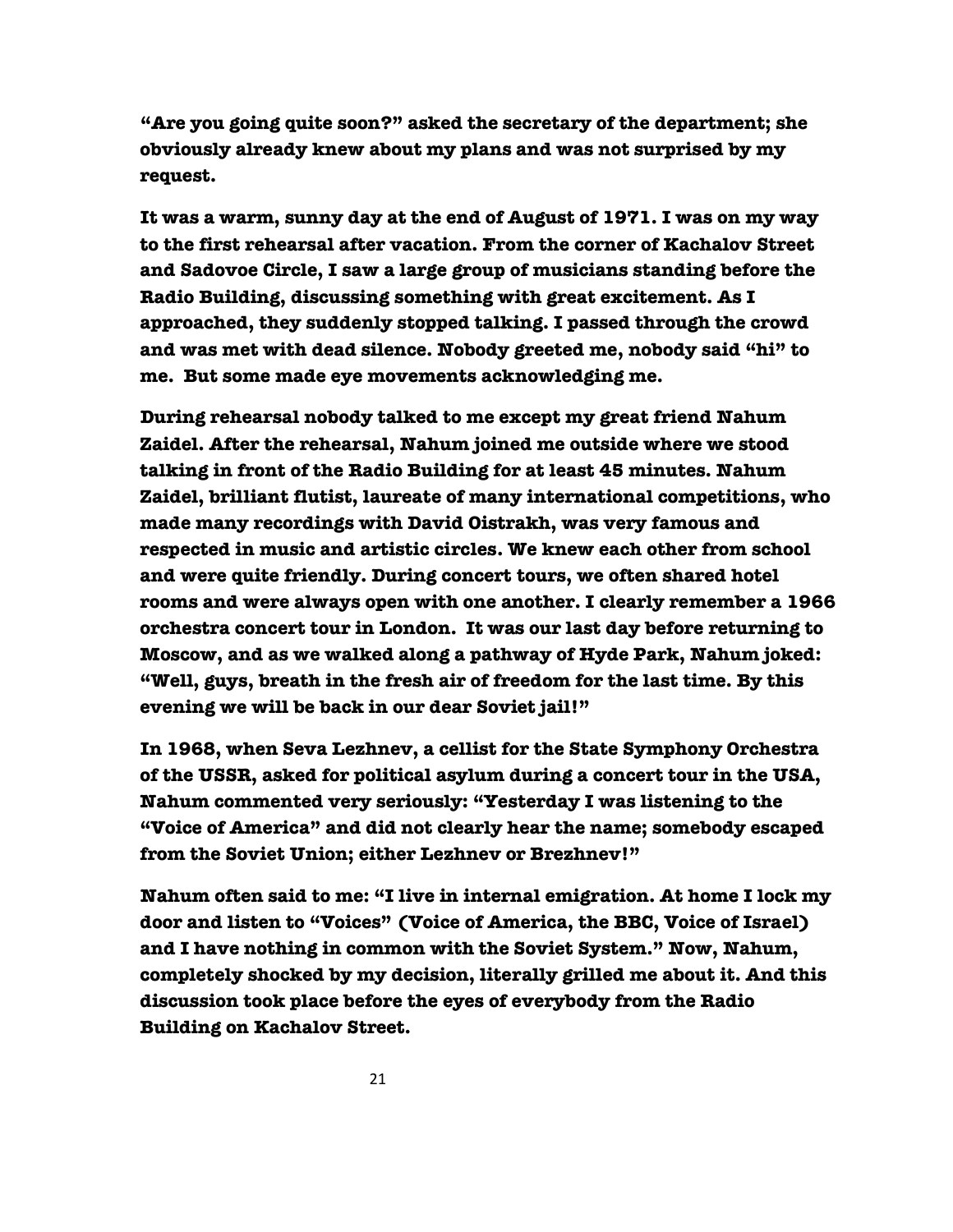**On the following day I asked the orchestra director, Mr.Totsky, how soon I would receive the "character- recommendation".** 

 **"Don't worry, you will get it," he said.**

 **It looked like the Radio management did not know what to do.**

 **Another day passed, and I was invited to a meeting of the personnel department of the State Committee of Radio and TV of the USSR. The meeting took place in the main building of Radio and TV on Piatnizkaya Street. Three persons participated in this meeting: the top man of the Radio and TV's personnel department (a position equal to deputy minister) and two of his deputies.** 

 **"Aye-yai-yai! Comrade Beliavsky, what are you doing? This is not good…you of course know…Israel is a capitalistic country…and also our enemy…your motherland is right here in the Soviet Union…you were born here…and here you received your education…reconsider your move…take back your request… and believe us…everything will be fine…no problems…we assure you…!"**

 **All this was delivered by the top man. At some point one of the deputies said to me:**

 **"If it were not Israel, but Czechoslovakia or Bulgaria…now these are our friends." (They called them the "countries of the people's democracy"!)**

 **"But I am not Czech or Bulgarian, I am a Jew!"**

 **This argument was probably obvious, even for them.** 

 **The discussion became more heated. I pressed them for the recommendation, which I badly needed for OVIR, but they tried to evade answering me. Finally they stated: "Resign from the orchestra, and only then will we give you this document."**

 **"Oh, no!" I said, "I will resign only after I am permitted to leave for Israel."**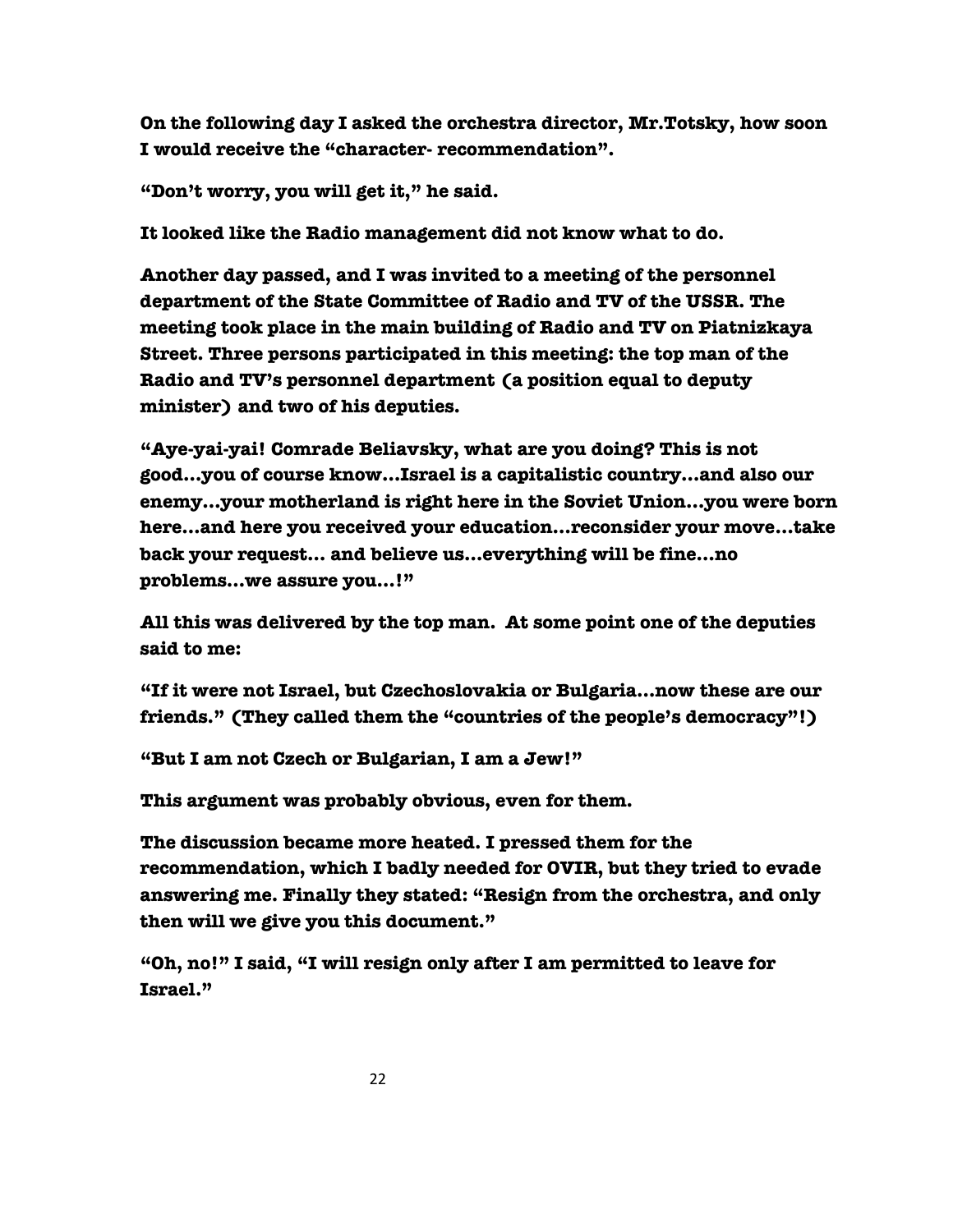**The atmosphere in the conference room suddenly became quite harsh, confrontational and intimidating. Now they tried to frighten me.**

 **"We know that you, in fact, are a hooligan!" And they reminded me of something that had happened a few months before:**

 **Back in March of 1971 there was to be an internal audition within the orchestra. Each musician who wanted to play, signed up by filling out an application form with just a few questions: surname, first name, patronymic name, date of birth and then, most importantly, nationality. I had filled in everything and then, in large capital letters, all across the application form, I had written: " THE JEW!!!"** 

 **The personnel department's inquisition continued:**

 **"We know about your hooligan behavior…you think you can do whatever you want…eh?"**

 **The tone had become very threatening.**

 **My answer was: "Why do you ask the obvious? You know that I am a Jew, but if you have any doubts, I will clearly answer you. YES, I AM!"**

 **"We can organize the entire orchestra to stand up and demand that you be fired immediately!" they began to shout, angrily. "You will never get the recommendation, do you understand?"** 

 **"Of course, you can do anything. You can fire me, yes, but you will give me the recommendation, simply because you must follow the letter of your own Soviet Law! And, by the way, my case is not really the first in the USSR!"**

 **Thus ended our very "pleasant" meeting.**

 **But more was to come on the following day, when I was called for a conference in our music department.**

 **The Music Director and Chief Conductor of the orchestra, Gennady Rozhdestvensky, was also invited to participate. When the head of the**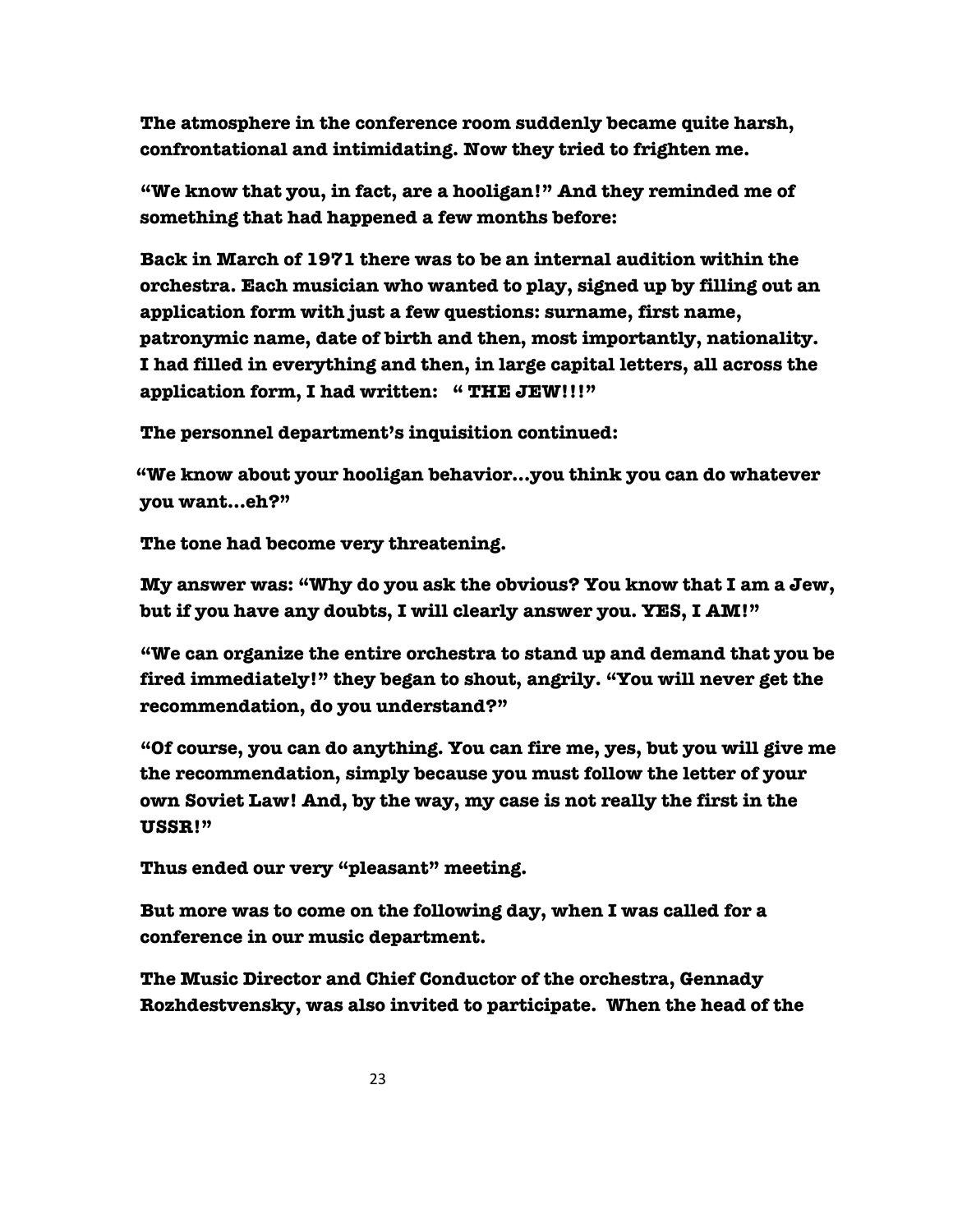**music department, Mr. Grishenko, asked his opinion about the matter, the Maestro made the following statement:** 

 **"As music director and chief conductor of this orchestra, I cannot accept the situation, where, in my orchestra there are 119 USSR citizens but one citizen of the State of Israel!"**

 **That same evening we got a telephone call from OVIR.** 

 **"You are speaking to Akulova, head of the Department of Israeli Affairs of OVIR. Come over immediately and take back all your documents, which you have illegally sent to the Supreme Soviet. If you fail to retrieve your documents right way, you will never receive your visa to Israel. By the way, stop your Zionist activities, your contacts with foreign journalists and showing off in public appearances!"**

 **On a truly comical note, I must point out that these ladies of OVIR's Department of Israeli Affairs , Akulova, Israileva, and Konkova-Derevleva , had funny names. Akulova, in Russian, means "Shark", Israileva, surprisingly, was not Jewish. Konkova-Derevleva means "skates-wood".** 

 **Now, what could I say to Madame Akulova at this moment?**

 **"Of course, we will not take back the documents. You refused to accept them by the normal method. You have in your possession our official invitation, which you intercepted; just ask your supervisor in the KGB. The letters that we have been writing have but one purpose: you must acknowledge our rights to freely move to Israel. By the way, how do you know about these letters? We never sent them to you?"**

 **In conclusion I said: "You know perfectly well that according to Soviet law, you must answer our request regarding the exit visa to Israel, in writing, and within a 2 week period, no later."**

 **"I will report to my superiors," she said.**

 **The very next day was my last day working for the Grand Symphony Orchestra of Radio and TV of the USSR. One hour before the end of rehearsal, the personnel manager, Vladimir Koltunovich, approached, and**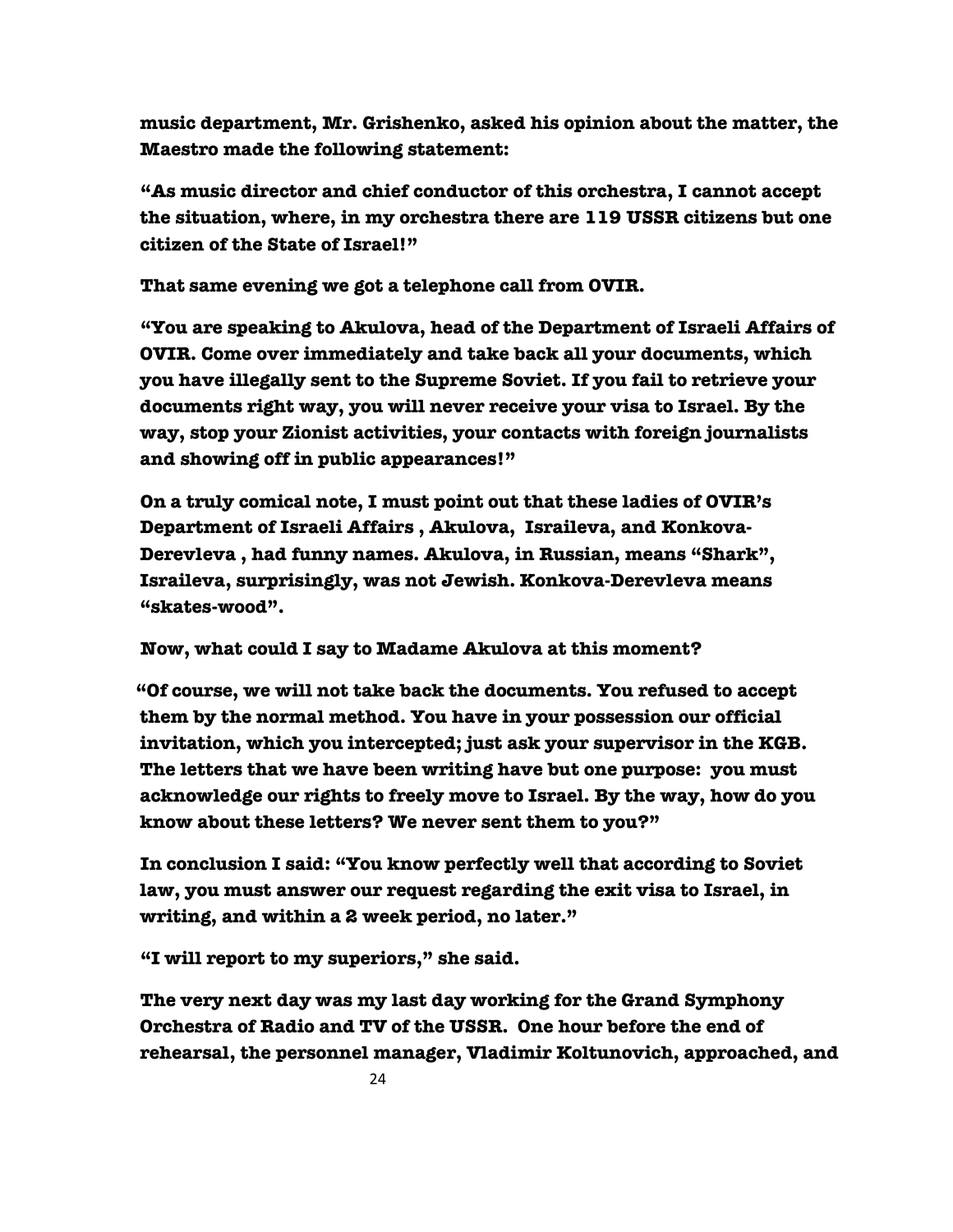**without looking at me, handed me a piece of paper. It was an invitation to meet with the professional union (trade-union) of the Radio Committee on Piatnizkaya Street at 4:30 PM. I glanced at my watch. It was 4:00 PM. The rehearsal was supposed to last until 5:00 PM.**

 **"You may go immediately," whispered Koltunovich.** 

 **On my way to the meeting I met my good friend Misha Muntian. We knew each other from the Gnesin School, where we both were students in the chamber class of the famous pianist, professor Maria Veniaminovna Yudina. Misha is an extremely fine pianist and most recently worked with Yuri Bashmet.**

 **"Be strong, do not give up, good luck!" he encouraged me.**

 **In 30 minutes I was on Piatnizkaya Street. The head of the personnel department of the Radio was awaiting me.** 

 **"For what reason did you call me?" I inquired.** 

 **"About your behavior," was the answer.**

 **With that, he opened my personnel file which lay before him on the table. I glanced at the printed document, as yet unsigned by Mr. Lapin, the Chairman of the State Committee of Radio and TV of the USSR, in reference to my firing from the Radio orchestra. I could see the reason given: "immoral person".**

 **According to Soviet law, the firing must be approved by the Professional Union…that was the reason I was called for this meeting.** 

 **"Might this label "immoral person" be, in any sense, regarding me?" I asked rather sarcastically.**

 **"You must understand this is the Radio and TV, the main propaganda organization of the Soviet Union. We are responsible for the highest moral standards of the Soviet citizens. Your wish to leave your motherland, the best, the most democratic, the freest country in the world to go to fascist, capitalistic Israel, must be considered an act of treason. Thus, you are**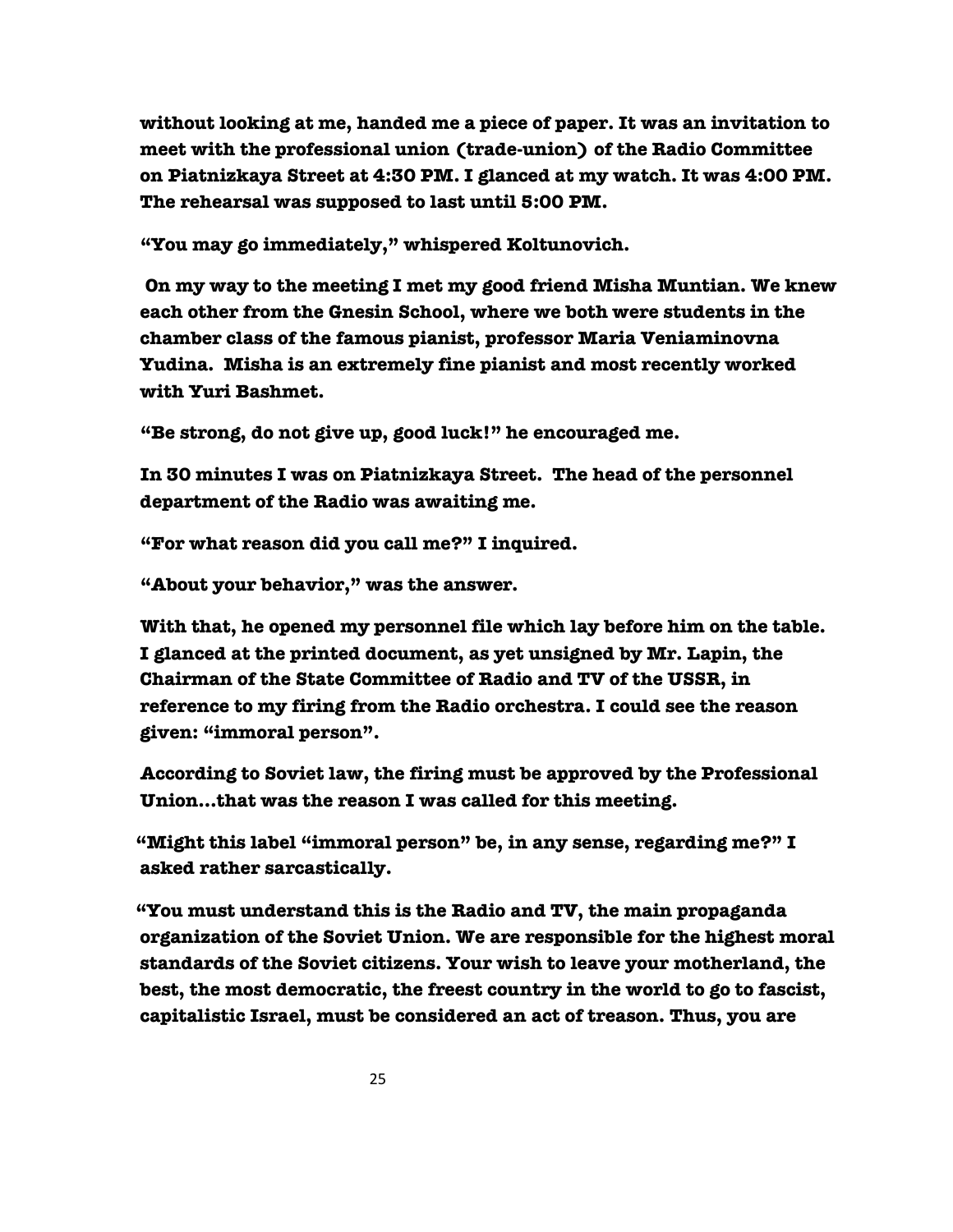**truly an "immoral person", and you cannot stay in our healthy patriotic collective."**

 **"I am not a lawyer, I do not know the legal implications of the law, so I cannot defend myself. You did not inform me in advance about this, and I am not going to participate in this farce." With these words I left his office, slamming the door.** 

 **On my way home I stopped at the local clinic. The doctor there checked my blood pressure and said to me:**

 **"You are probably overworking. You need some rest, so I'll give you a medical excuse from work for 10 days." So, he wrote out the legal form that excused me from work. Could he imagine what really lay behind my state of health?** 

 **The next morning, my son Sasha (he was 15 by this time) called the personnel manager of the orchestra to inform him of my illness.**

 **My next move was to get my "character-recommendation" from the orchestra. On the advise of Boris Kogan, I typed my grievance and went to the district Communist Party office (Zamoskvorezky Raikom of the Communist Party) to see the First Secretary of the Party District. Formally the Radio and its party organization were under the supervision of the district party office.**

 **The necessity of a so-called "character recommendation" for obtaining an exit visa to Israel was absolutely absurd. And ironic! To whom in Israel might this document be directed? Or for that matter, to whom in the USSR? In some instances, the clerks in the workplace insisted that the request be made of OVIR, but the clerks in OVIR asked for the same thing from the workplace. Obviously this was a dead end!**

 **The point of this exercise seemed solely to widely publicize one's intention, creating a negative, intolerant atmosphere around the person, and making that person, that Jew, stand out as a "pariah". Incidentally, the text of the document must read: "The recommendation is given to "name" who works at " place of work." This document is given to " name" who is going to move to Israel for a permanent stay."**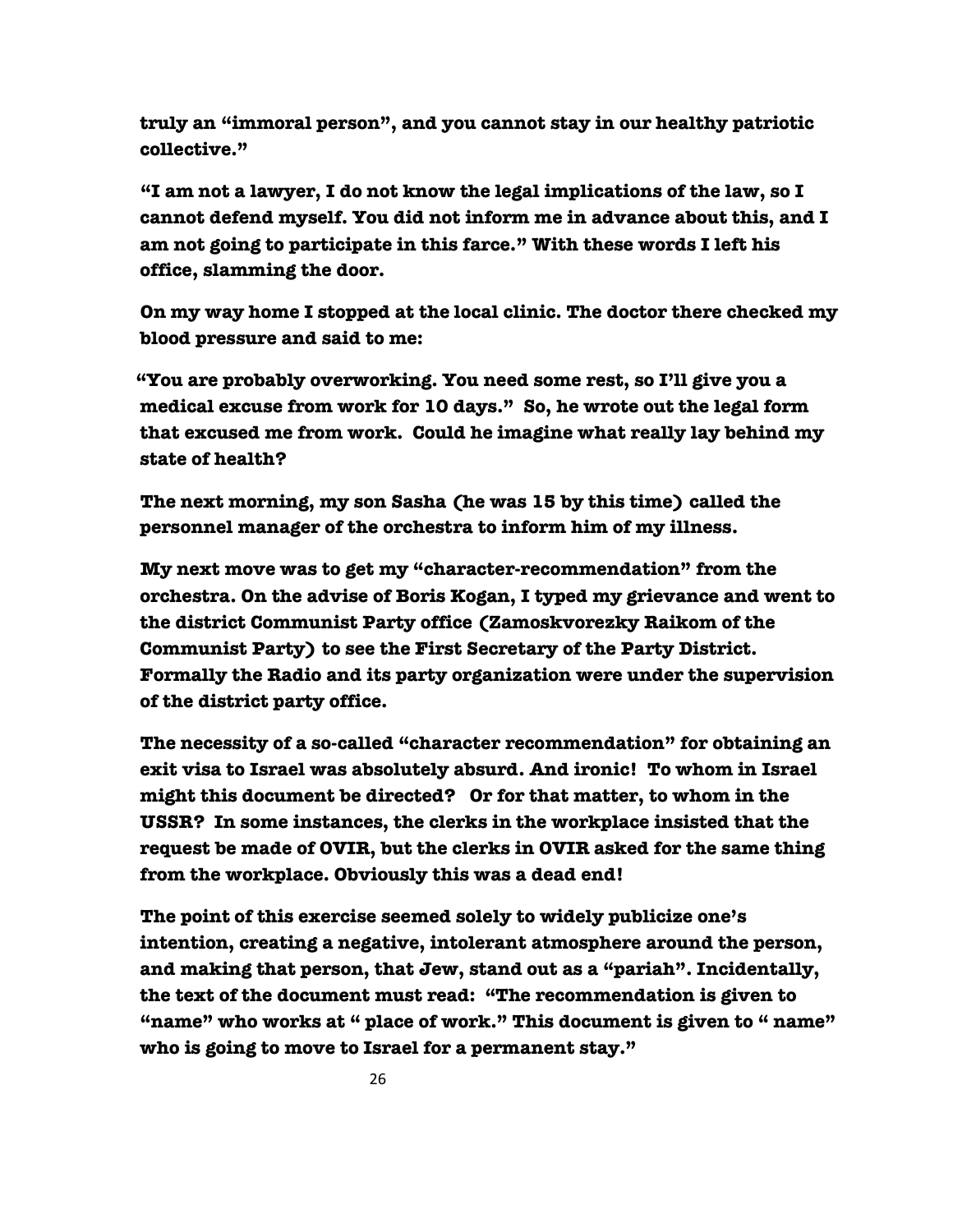**And such a document is called "the recommendation"!** 

 **Anyway, in the early morning I went to the office of the First Secretary of the Party.** 

 **"What is the purpose of your visit?" the secretary asked me.**

 **" It is very private," I said.**

 **"All right then, sit down and wait. "HIMSELF" will be here soon!"**

 **In about 15 minutes, "HIMSELF" appeared and briskly entered his office, asking me as he passed: "Are you waiting for me? Come in. What can I do for you?"**

 **Following him, I proceeded into a gigantic room and wordlessly handed him the paper with my typed complaint.**

 **As he read it, his face began to change. He obviously did not know what to say or what to do; nowhere in Party instructions was there any clue for dealing with such a matter. The situation itself, the desire to leave "the best country in the world" and go to where? To Israel? That was incomprehensible to him! It was not normal for the "normal" Soviet man….**

 **"I will find out; call me tomorrow," he murmured, clearly puzzled.** 

 **Tomorrow came and I called him. His secretary said to me that my complaint was wrongly addressed to them, particularly because I am not a Party member and generally because this is a matter only for the Radio and TV.**

 **Ten days passed and my medical excuse from work had expired. I called the personnel manager, Vladimir Koltunovich, to let him know that I was ready to return to work the next day.** 

 **"But you are no longer working in the orchestra; you were fired 10 days ago."**

 **The following day the "Voice of Israel" broadcast the news:**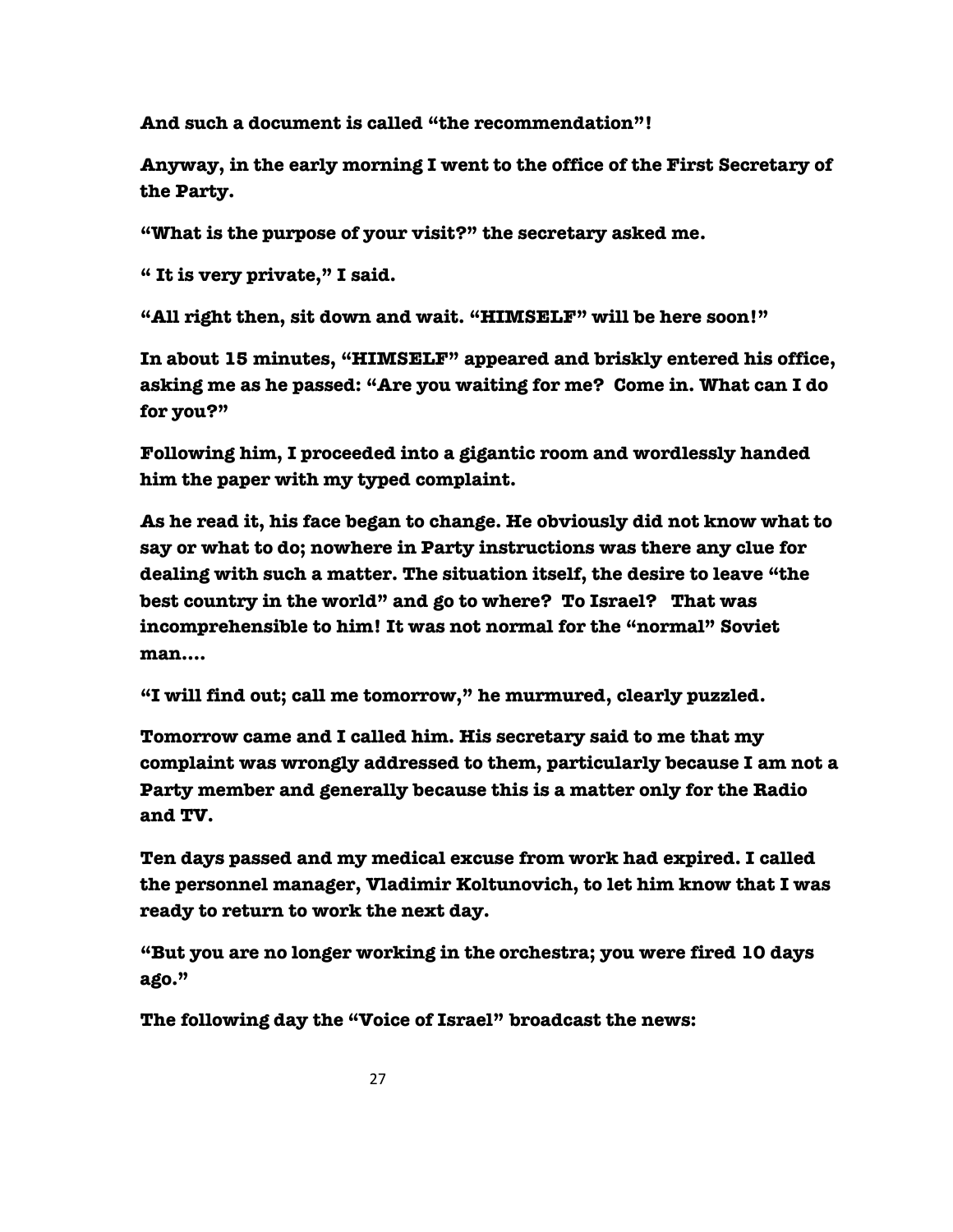**"The artist of the Grand Symphony Orchestra of the Radio and TV of the USSR, Yuri Beliavsky, was fired from the orchestra because of his desire to move permanently to Israel with his family."** 

 **Without a job and not knowing when we might get an exit visa, we found ourselves necessarily thrown into an employment search. There were two reasons for that. The first was that Soviet law regarding jobless persons meant possible exile from Moscow. The second reason was very simple; we had to eat, all four of us.**

 **Many of our friends, who lost their jobs for the same reason, were also hunting for jobs. The really strange side of it was that when one applied for any job that did not require high qualifications, like night watchman, guards or janitorial work, he or she was asked, "What was your prior job?" In instances where it had been a high position in science or music or education, the response and reason for rejection was "you are overqualified"...and this was true!**

 **So, meanwhile, we went to Preobrazhensky Market to sell something….**

 **Now, let me tell the reader a bit about other aspects of our lives. Living behind "the iron curtain", we had no idea about many things abroad. As a result, some very funny stories arose.** 

 **One such story happened within our own family. My wife, Eleonora, the subject of this comic adventure, describes it herself:**

 **Spravka**

 **by Eleonora Beliavsky**

 **At that hectic time in 1971, when we were preparing to leave Moscow for a new life in Israel, we had no information about life in Western countries, behind the Iron Curtain. We believed all the rumors and the most ridiculous stories. For instance, we were led to believe that we should**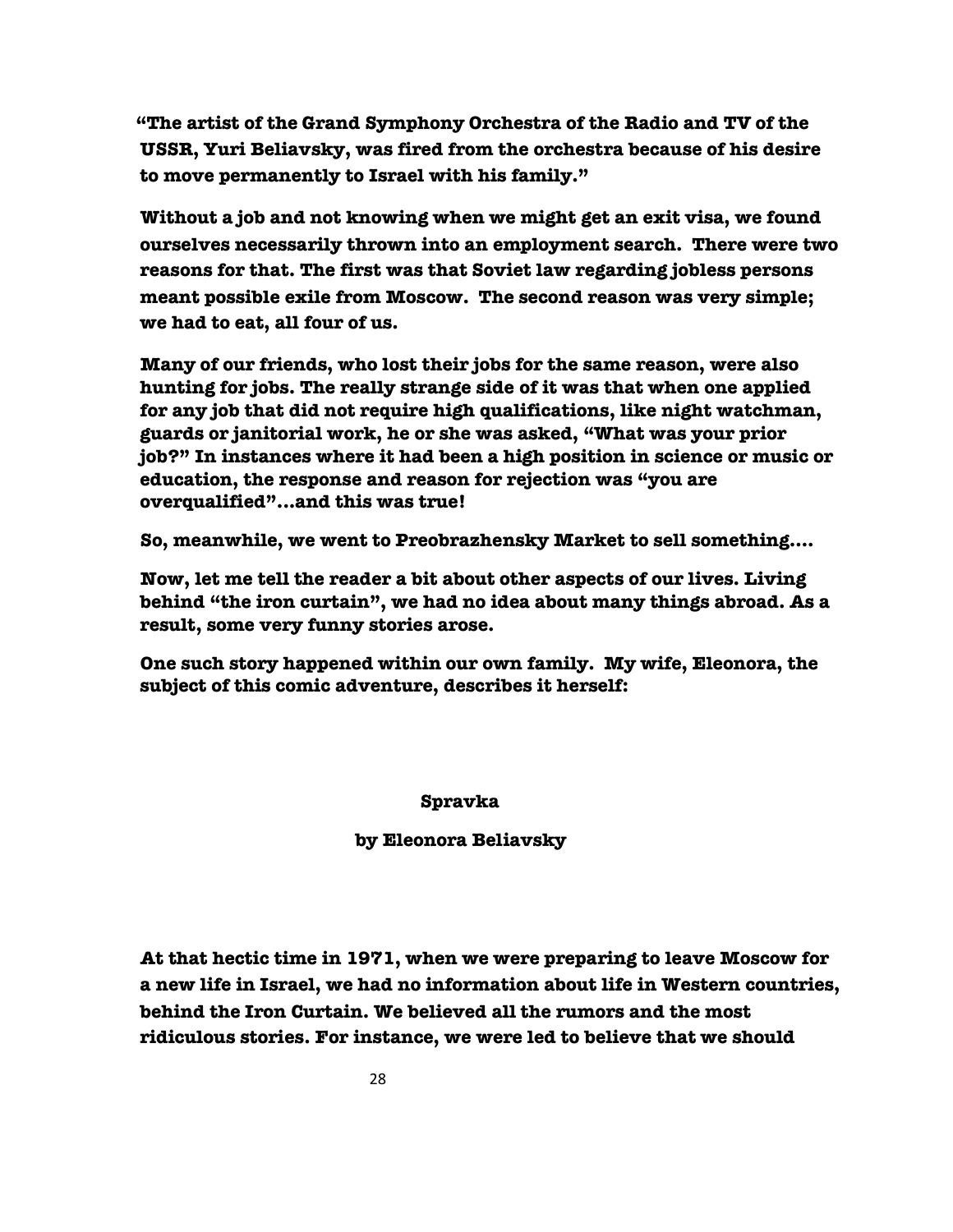**take pencils, school notebooks and bed sheets with us, among many other items. Since taking rubles out of the Soviet Union was against the law, people who had extra money were happy to invest it in almost anything. Needless to say, Soviet rubles had no value in the West. But we did not have any extra money, anyway, not even enough to cover our expenses. So my father helped us with the necessary financing.** 

 **At this time my daughter, Ninah, was in second grade in an English school. We were informed that it was absolutely necessary to have a certificate from her school. The certificate had to be signed by the director of the school and had to have an official stamp. Without such a document, we were told, my daughter would never be accepted into any educational institution, in Israel or in any other Western country. I had not anticipated any problems obtaining this paper and therefore had delayed my school visit until the very last possible moment. I finally realized that the time was quickly approaching. It was now the last day of school before the November holidays, after which we would be leaving for Israel. The school day was over; the children had already left the building…**

 **Fortunately, Ninah's teacher was still in the classroom. She had always been very unfriendly and cold towards me, and was especially so now.**

 **She knew we were leaving for Israel, and according to her and many others, we were disgracing ourselves and betraying our Soviet Motherland!**

 **She handed me a standard form that she herself had signed. I tried to explain that the certificate had to be signed by the principal and had to have an official stamp. She turned her back to me and advised me to go to the principal myself. Case closed!**

 **Outside the window, the short, gray November day was slowly dying …**

 **I ran down the empty, hollow school corridor, terrified of what would happen if the director had already left. I would not be getting this document and no academic institution would ever admit Ninah…she would forever remain illiterate…**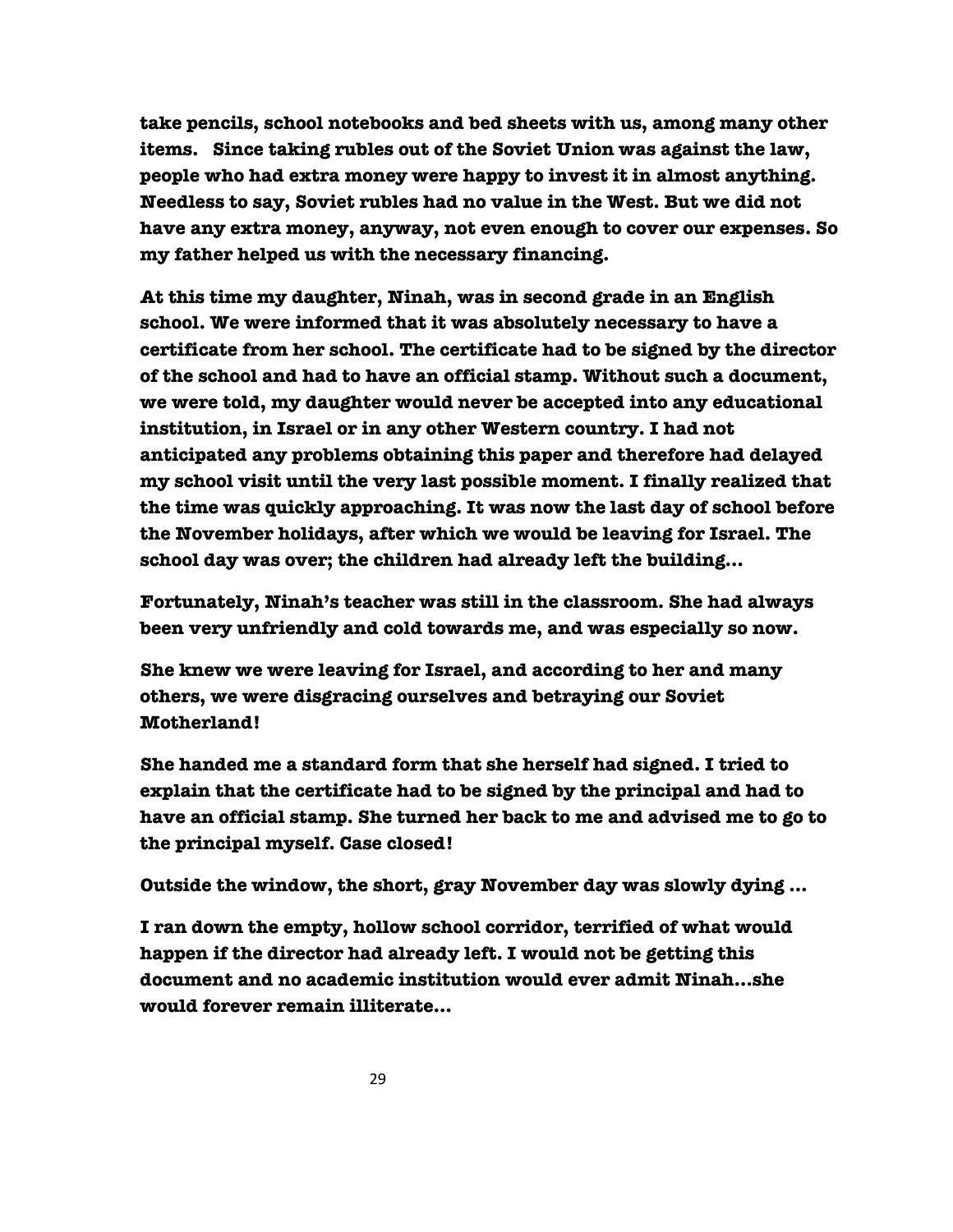**Fortunately, the door to the director's office was open. The secretary was sitting at her desk, quietly typing at her typewriter.**

 **To my request regarding the document, she gave me the exact same advice that I had received from the teacher five minutes before.** 

 **My heart stopped beating…**

 **In the back room of the director's office I heard some suspicious sounds—I knew she would be leaving any moment.**

 **Suddenly, like lightning, I had an idea, and implored the secretary:**

 **"Please, let me call Mr. Gozin, Ivan Ivanovich." Mr. Gozin was the chief of OVIR, the special visa department for permits or refusals to leave the Soviet Union.**

 **"He, himself, will explain to you the importance of this certificate and exactly what it is that's needed. He would be able to explain much better than I could…"**

 **Surprisingly, she was very agreeable. "Alright", she said, and handed me the receiver.**

 **I must have looked very cool and confident. I carefully dialed our home number…I knew that my husband Yuri was home. The phone rang and rang… It felt like ages until, at last, Yuri picked up and answered.**

 **"Hello, who is it?"**

 **"Ivan Ivanovich, this is Eleonora Beliavsky."**

 **"There is no Ivan Ivanovich here! You must have the wrong number!"**

 **"Mr. Gozin," I insisted, "I am calling from my daughter's school. Would you be kind enough to explain to the secretary the type of certificate that is needed for your office? Thank you so much for your assistance."**

 **At that moment I calmly handed the receiver back to the secretary.**

 **Up until this time she was sitting, but now she quickly stood up (jumped up) from her chair and said, "Hello Sir, how are you? Yes, yes of**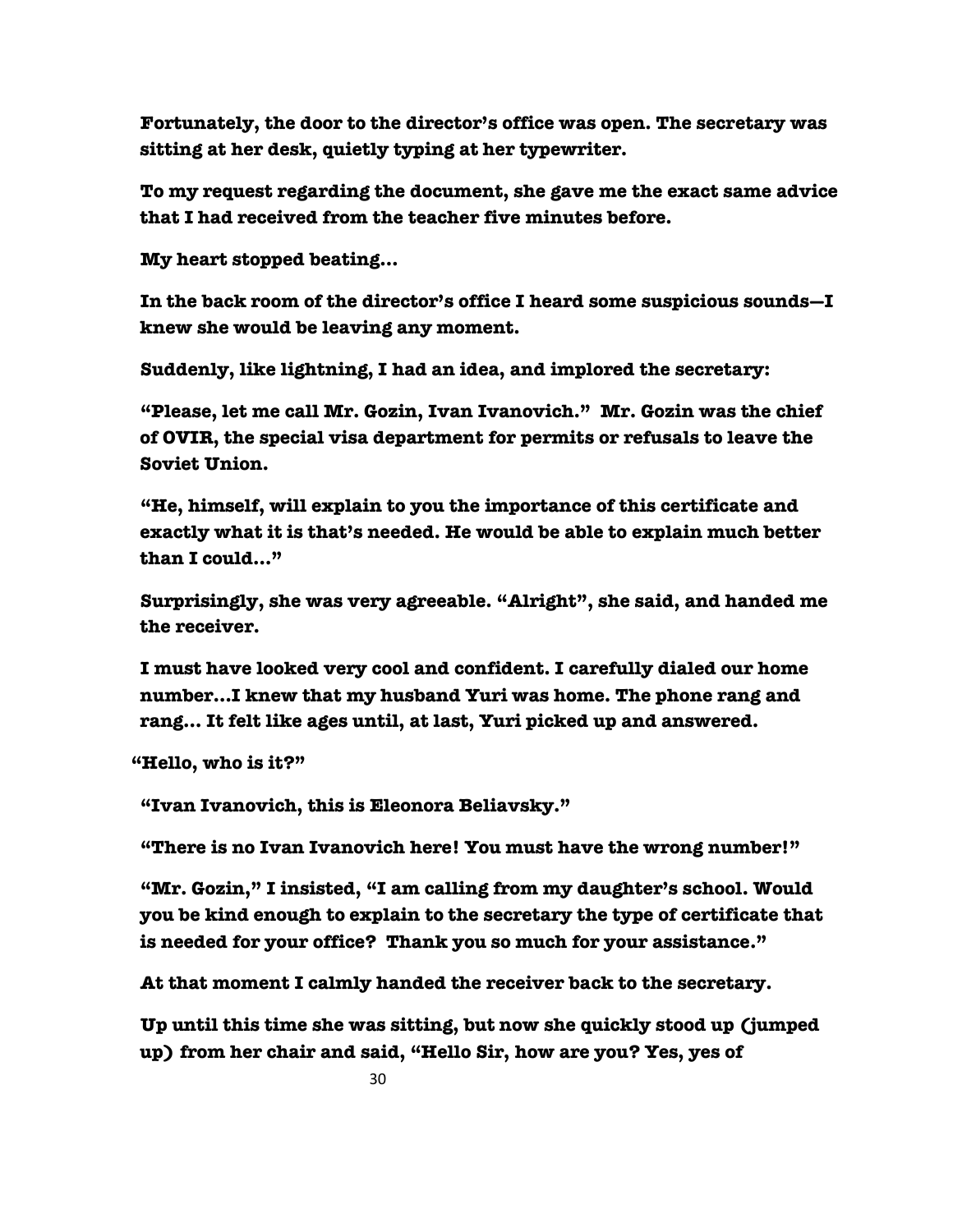**course…with pleasure! We'll do everything that is in our power! Thank you so much! Goodbye and have a nice day."**

 **At that moment, the door to the principal's office opened wide, and in the frame appeared Mrs. Director herself.**

 **She was a stout, fat, short woman wearing a winter coat with a fur collar, hat and boots. Her clothes were quite unfashionable. In both hands she held two large bags or "avos'kas".**

 **The Russian word " Avos'ka" literally means "Perhapsbag". They were made from a net, had no weight and took no space when folded, but could contain surprisingly large amounts of food and other goods. One would carry it in a pocket of a coat or jacket just in case some delicacy turned up on the way to work or on the way home after a long, and tiring day at the office. Just in case …or just perhaps…there would be something to buy…**

 **Soviet shelves were empty, and food and anything else were difficult to obtain. We all hoped to find something on sale, and that did not mean for a reduced price! It simply meant available for purchase. Avos'ka was a dear friend!**

 **Now back to my story…**

 **Through these holes of netting, you could see amazing delicacies that one could only find during the holidays, such as the November holidays, the New Year, or the First of May… One could not buy these treasures at regular supermarkets. They were only available at special warehouses and only for Soviet authorities and executives of high rank. Her bags were filled with cans of instant coffee, pickled appetizers, green peas and cookies…**

 **"Now, what's the commotion all about?" asked Mrs. Director, who seemed very much annoyed.** 

 **The secretary bent her whole body reaching very close to her boss and started whispering quickly into her ear.**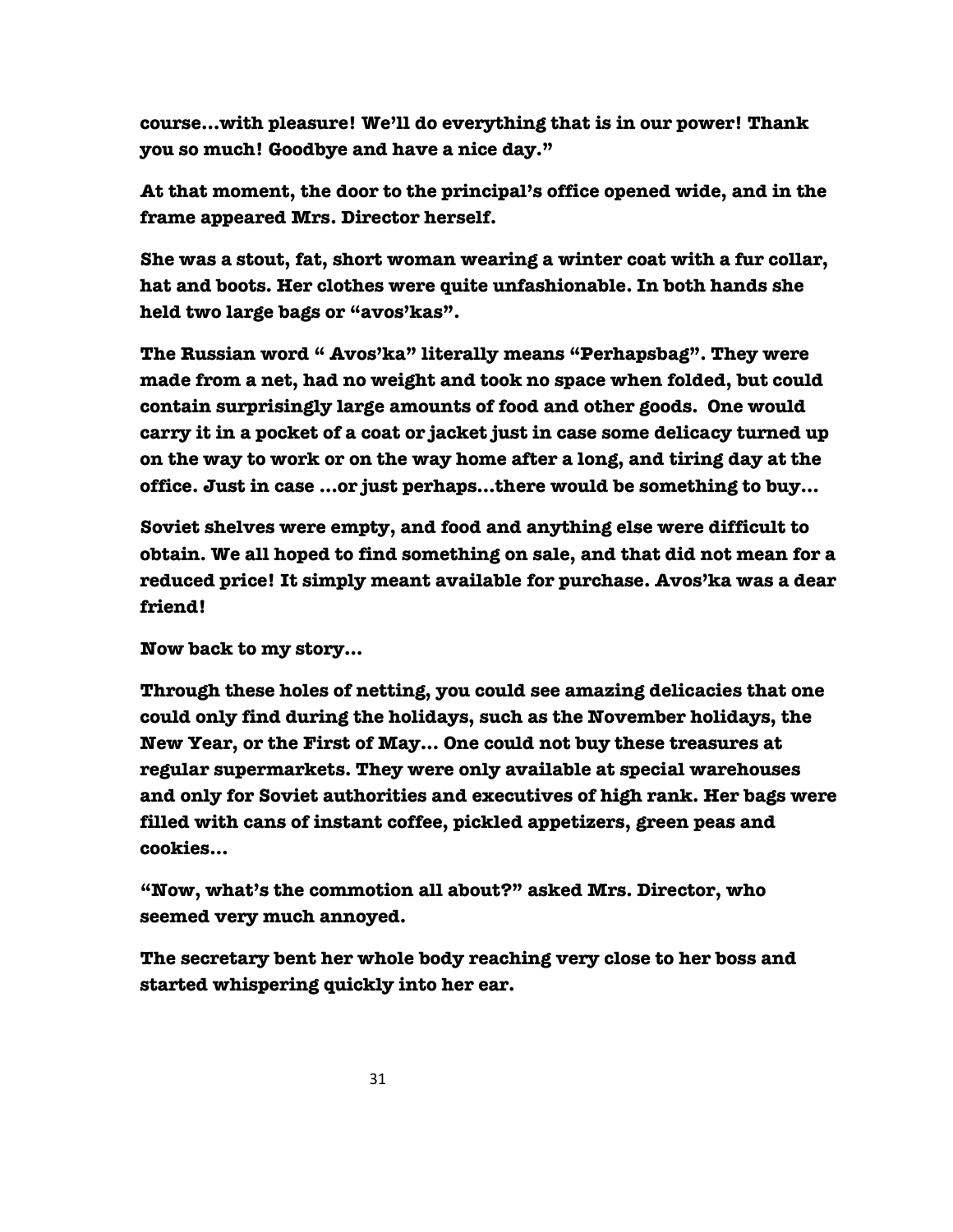**"But of course, surely, not a problem," exclaimed the director, now with a much happier voice. The secretary handed her the form and the director signed and stamped it in a second!**

 **I was the happiest woman in the whole world! Hiding this priceless certificate close to my heart, I ran home.**

 **Needless to say, this document was never needed or asked for, anywhere!**

 **To this day I keep it as a wonderful souvenir…**

 **And as for my daughter, Ninah…she graduated from high school and college, then received her Masters and Doctorate, and is now an associate Professor at St. John's University in New York City.**

 **\*\*\*\*\*\*\*\*\*\*\***

 **Now, back to the more troublesome emigration problem. During this time we befriended many people connected with the Zionism movement. Among them were Vladimir Slepak; Iosif Begun; Victor Polsky; Vladimir Prestin; Pavel Abramovich; Liliya Korenfeld; Ida Nudel; the famous singer, Mikhail Alexandrovich; Esther,the widow of the great Yiddish writer Perez Markish; and the well known movie director Misha Kalik (afterwards, our neighbor in Jerusalem).** 

 **Again, on Boris Kogan's advice we entered the next chapter of our struggle.**

 **"You were fired as an immoral person, but legally this can only be incriminating for university teachers. So this was done illegally. You must appeal this action to the Attorney General of the USSR." Such was Boris Kogan's verdict.**

 **With a carefully prepared, typed complaint I went to the office of the Attorney General on Pushkinsky street.**

 **In a very large room on the first floor I saw chairs arranged against all four walls. In one corner there was a podium surrounded with protective glass. The chairs were occupied by different kinds of people, most appearing to be peasants. A man sat on a raised chair on the podium. This**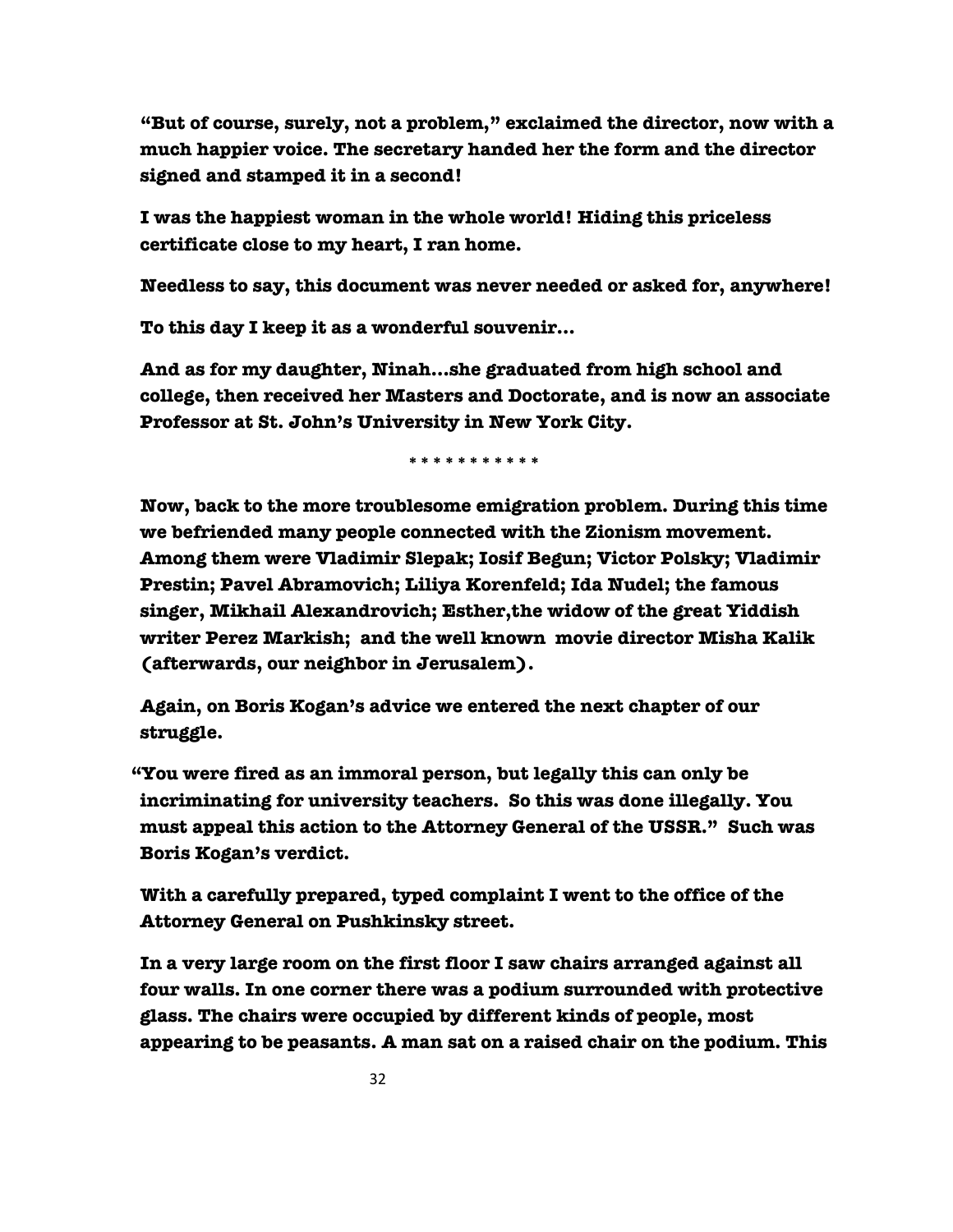**was the judge who made all the decisions. The people in the chairs made up a waiting queue, moving one at a time, to the next chair, slowly approaching the judge on his podium, who either wrote something on the paper with each complaint, sending the petitioner to somewhere out the door or, if he saw something important about which he could not decide, sending him or her to the second floor. I sat down last in line and began moving chair by chair like everybody else.**

 **In about 45 minutes my turn came. The man on the high chair at the podium just glanced at my complaint, and without any delay sent me to the second floor. There, the situation was the same except that there were considerably fewer people. On my turn, I was immediately sent to the third floor. There only a couple persons were waiting. But this time I was the only one to be sent to the higher floor. Go to room 428, I was told.**

 **I went up to the 4th floor and saw on room 428 the sign: Deputy Attorney General of the USSR.**

 **Uh oh, I thought, it looks like the Israeli matter is very important for the Soviet Government.**

 **"Please, sit down and wait for a minute."**

 **Soon, a man of ordinary stature, in formal dress, appeared.**

 **"I am the Deputy Attorney General of the Soviet Union. What can I do for you?"** 

 **I gave him my complaint. He read it very attentively, but what happened next was a complete surprise to me, a real mystery.**

 **"I am really sorry, but I cannot help you regarding your discharge from the orchestra, even though legally it was wrong. The problem is that we cannot argue with Mr.Lapin. (Lapin was Chairman of the Radio and TV Committee of USSR). We had the same kind of case in your orchestra with Mark Schmukler who was dismissed on the same grounds, "immoral behavior". True, it was not in connection with Israel, nevertheless we sent the appeal to the Radio Committee and just today the appeal came**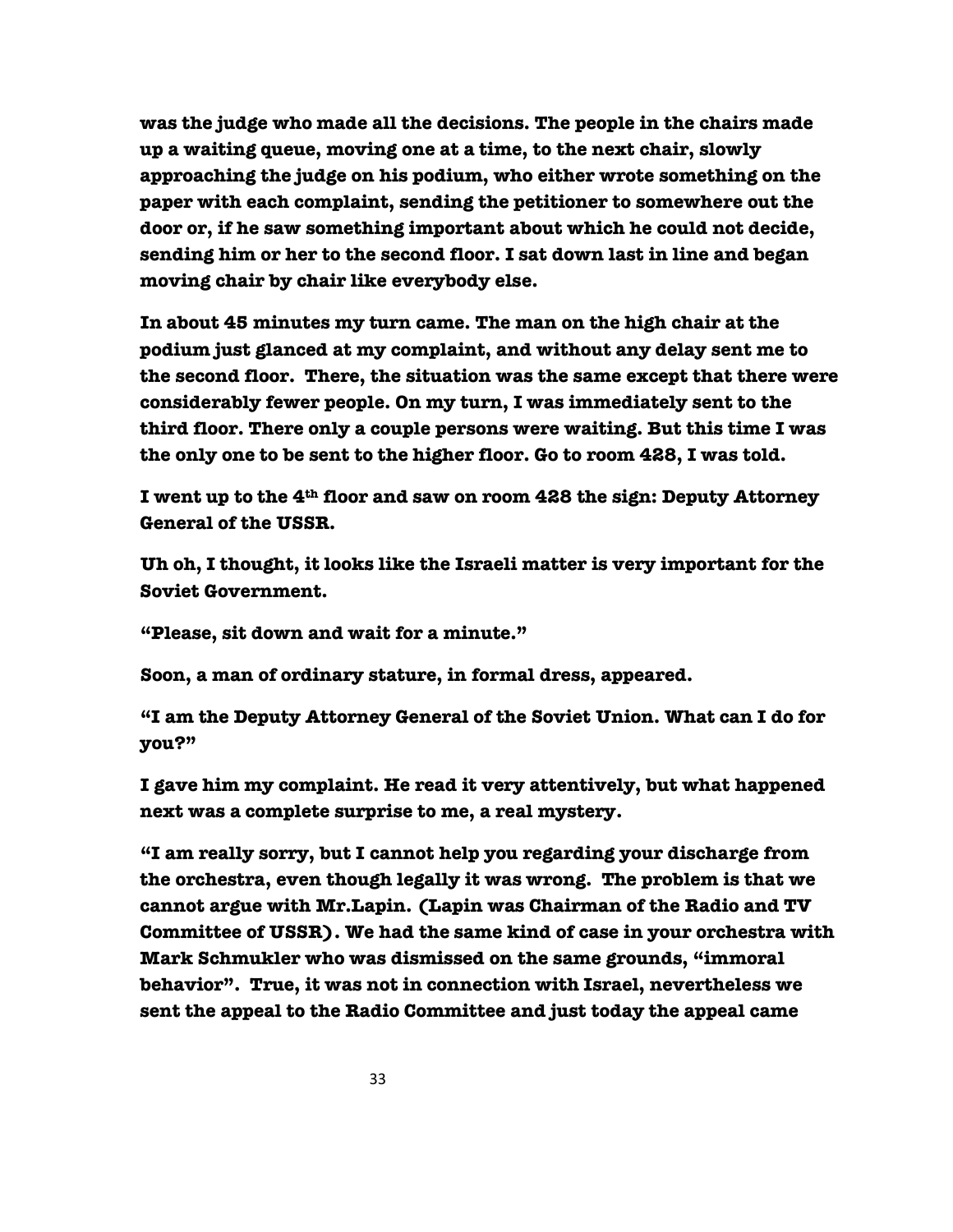**back to us: Mr. Lapin simply refused to take it. He ignored it, and what can we do about it? Nothing!"**

 **Great acknowledgement: Lapin and Brezhnev are close friends and drinking partners!**

 **The Deputy Attorney continued:**

 **"But, to be fired during sick leave, is something different. With this we can help you. According to the law, nobody can be fired during a sick leave. They must pay your salary for those 10 days. Just bring me the doctor's excuse from work tomorrow, and I will do what is necessary."** 

 **"What else can I do for you?" he added very civilly.**

 **"I want an exit visa!" I said quickly.**

 **"Well, I would be glad to help, but that is not our department; it is the department of the KGB. Anyway, I wish you the best!"**

 **The next day, when I went to deliver the doctor's excuse, I took my son Sasha with me. He waited for me on the street as I told him, "If I am not back in an hour or two, run to Slepak. He will know what to do."**

 **Of course, I still did not trust any Soviet official, and I understood that we dissidents had all taken risks that could easily result in Soviet imprisonment. In such a situation, we counted on international publicity. For example, the Jewish Defense League caused such a worldwide uproar that the Soviet Government had to think twice, especially when it tried to play the role of the good guy in the sphere of international relations.** 

 **In the following days we demonstrated in front of the Central Committee of the Communist Party on New Place opposite the Museum of Science. We demanded a personal appointment with one of the top Secretaries of the Party, preferable with Brezhnev. About 120 Jews stood before the huge entrance door of that gray building. Next to us, waiting, in the event of a command to arrest us, there were 3 or 4 KGB buses.**

 **In mid- October 1971, the International Music Congress took place in Moscow. We Zionists and other Russian dissidents decided to take**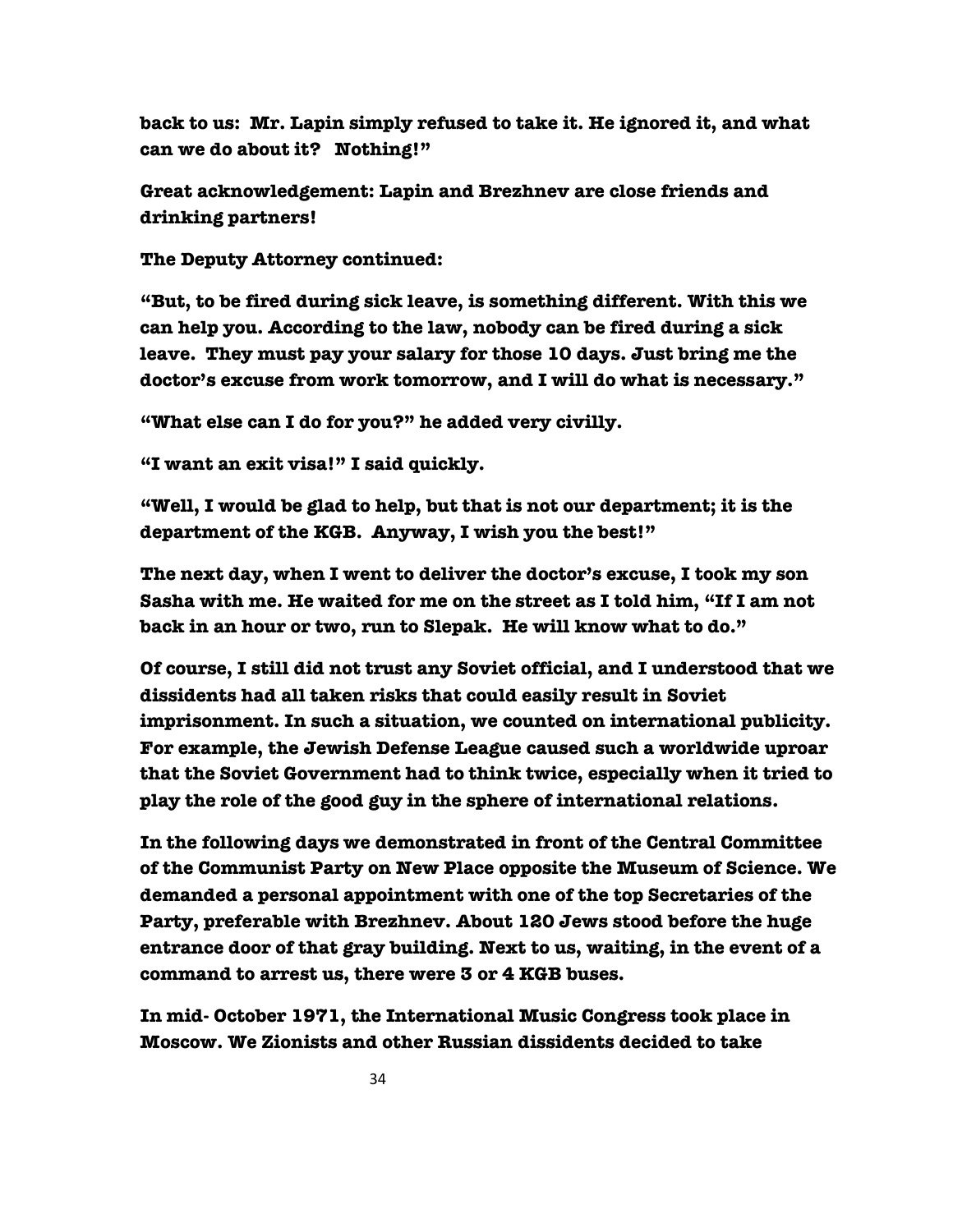**advantage of the gathering. I must say that our goals were very different; we Zionists had only one goal: free passage to Israel, but the other dissidents wanted democratic changes, democratic reform in the Soviet system. I'll forever remember the heated conversation at the apartment of Issa Yakovlevna Chernyak between Yuri Shtern (his wife's sister was Solzhenizin's first wife) and myself. I said that democratic reform in the USSR was not our business; our country is Israel and our goal was to get there without interfering with the internal affairs of the Soviet System. Yuri Shtern's point was that we could not separate freedom of movement from democratic change. Soon afterward, Issa married Dmitry Michailovich Panin, who had shared a prison cell with Aleksandr Solzhenizin and was the model for the main character, Sologdin, in Solzhenitsyn's novel "In the first Circle". After Issa and Panin left the USSR, they lived in Paris and we became very close friends.** 

 **Anyway, we were able to organize a meeting with Yehudi Menuhin, who then was the president of the International Music Congress. The meeting took place on the street, at the corner of Gorky and Mokhovaya streets in front of the hotel "Nacional", where Menuhin was staying. Our meeting was quite obviously held under the supervising eyes of KGB agents. During the days of the Music Congress, Menuhin gave a speech in which he stressed the importance of freedom of travel, freedom of personal expression and opinions, and freedom of speech; in summary it was a call for humans rights. The speech made a very unfavorable impression on the Soviet Government. But regarding us dissidents, I am fairly convinced that our meeting with Menuhin was itself the turning point in our struggle.**

 **Meanwhile, I continued to press for the "character recommendation". I remember how one clerk said to me: "You want to go to your fascist Israel, well, to hell with you… but your children? They are not guilty of anything; leave them to us!"**

 **One man at the Trade Union said, "Look, you see, here is America, and here is Russia, but your Israel is between." He made illustrative motions with his hands. "Your Israel will be crushed, understand?"**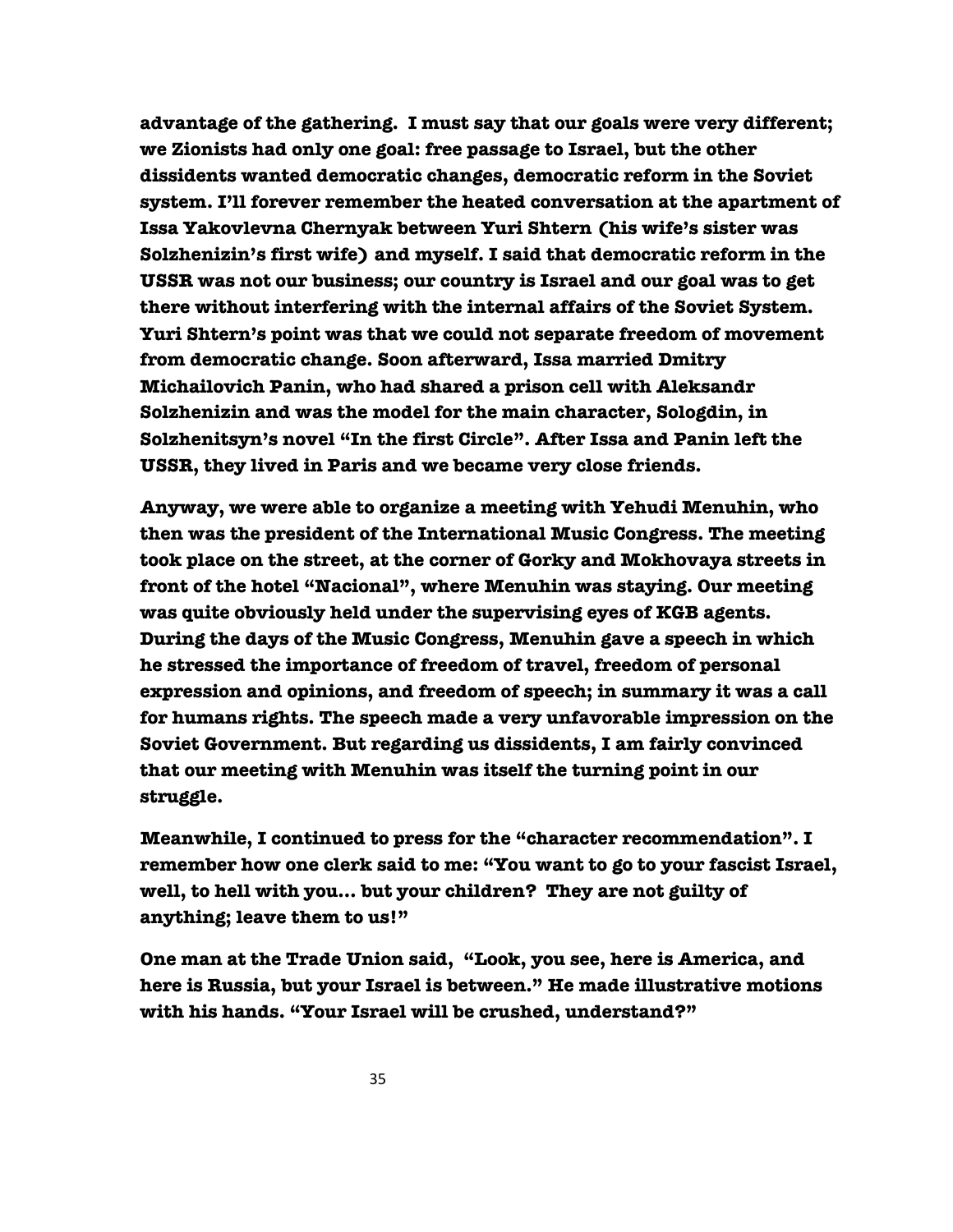**In the middle of October we received a telephone call from one of our friends. "Your invitation was received by the Dutch Embassy and you may now pick it up."** 

 **The next day we took the invitation to the OVIR. Madame Akulova said, "I will convey it to the higher authority."**

 **I asked, "What about the "character reference?" She replied, "We ourselves will figure that out."** 

 **On October 24th 1971, the most active people in the Zionist movement had been requested to come to OVIR. Besides me, there were Slepak, Polsky, Prestin, and Zaretsky, each one called individually into an office.** 

 **My turn came. "Come, please come, Yuri Lazarevich", an unusually friendly voice welcomed me.**

 **There, filling the office, were several men, sitting and standing in relaxed positions. They were all young except the one who was obviously in charge and doing all the talking. I did not notice any papers or documents.**

 **"We are a commission from the KGB overseeing the OVIR people and checking their job performance. I am a KGB general and these are my deputies." He did not mention his name.**

 **"So, Yuri Lazarevich, how are you?"**

 **"How am I, you ask me?" I said. "I was illegally fired from my job on false pretenses, as an immoral person, during a sick leave, you intercepted my letters of invitation from Israel, my required " character reference" was denied me from the Radio so we cannot get an exit visa…and you ask me how I am?"** 

 **"Ai-yai-yai! This is really an outrage; you are absolutely right. Please relax, we are here specifically because of such things; we are here to remedy all the mistakes that the OVIR people have made. And first of all, congratulations, Yuri Lazarevich, we have decided to grant you permission to leave for Israel! And, by the way, you will receive payment for the period when you were fired during that sick leave."**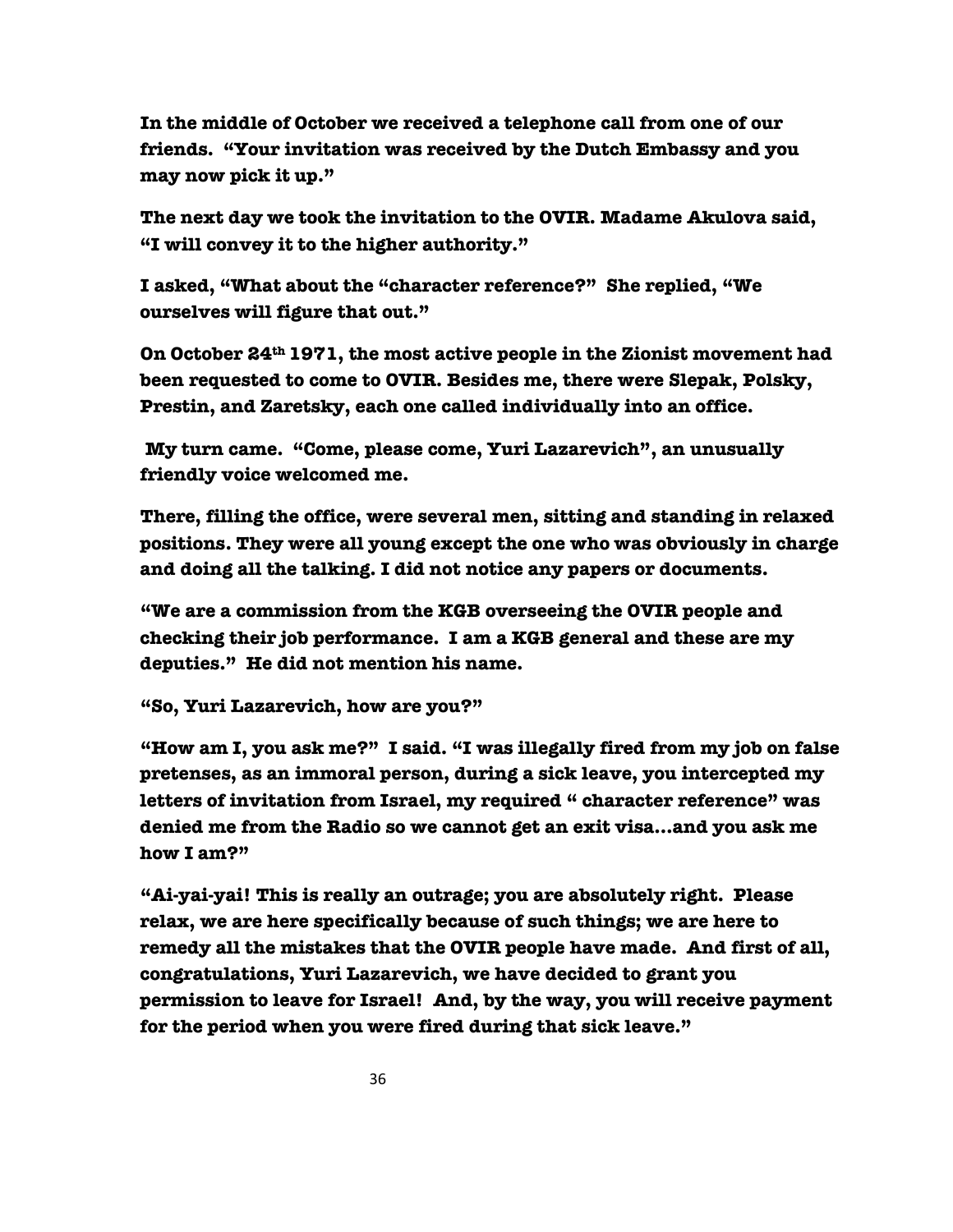**Then he continued:**

 **"But we also would like to ask something of you. Please stop your activities, you know, your open letters, communicating with foreign journalists, public demonstrating, etc. All these things happening at the same time as our comrades Brezhnev and Kosygin are visiting France and Canada… is not good, you do understand!"** 

 **"Well, but when will we actually get our visas?"**

 **"It depends on the people of OVIR and how soon they are able to organize the required paper work…you know, the bureaucracy…"**

 **"What can I promise to you? If and when we get the visas, it would be a different story, but not before…"**

 **Not directly answering me, his attitude suddenly changed. Banging his fist at the table, he yelled with a threatening voice: "Tell your friend, Slepak; we'll even the score with him"!**

 **Slepak did not get an exit visa until years later during Gorbachev's perestroika. Between the years of 1971 and 1987, the KGB arrested him several times and exiled him and his wife Masha from Moscow, criminalizing Zionism as an offense against the Soviet Union!**

 **As for us, the very next day we were called to OVIR to receive our exit visas.**

 **"We are giving you 10 days; is that enough time?" asked Konkova-Derevleva, who was substituting for Akulova "the shark", during a thaw in the political climate.** 

 **"We have no desire to stay any longer!" was our answer.**

 **"Anyway, here is our telephone number, just in case. If any problems arise, please call us and we will help you avoid any delays."** 

 **They obviously wanted to get rid of us before November 7, the anniversary of the October Revolution. It was October 25th 1971. The visa was good only until November 4th 1971.**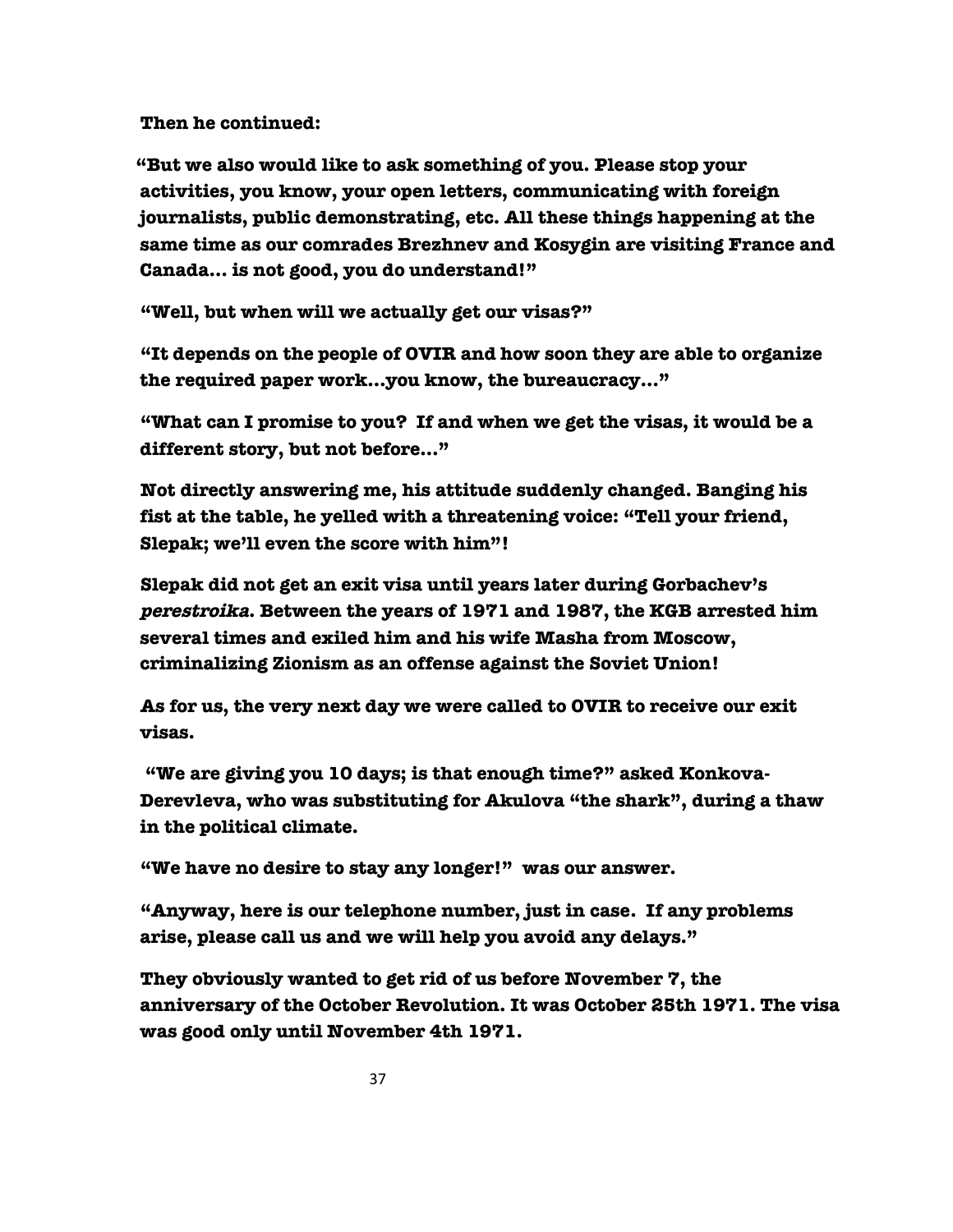**Now my priority was to get a permit to take my own violin out of the Soviet Union. For this, we were required to submit my fiddle to a special examination by the experts at the Glinka Museum. We had bought it in 1964 from professor Yuri Markovich Yurovetsky, who had been a student of the famous Leopold Auer of the St.Petersburg Conservatory between the years of 1912 and 1916.** 

 **We handed over the violin for examination and 2 days later retrieved the violin and a letter of rejection.**

 **The document, bearing the number 648 and dated October 27, 1971 was written in the typical Soviet verbiage of the day:**

 **"The Glinka Museum of Musical Culture is firmly opposed to the taking out of the country this violin made by French violin maker of the 19th Century, D. Niccola, because this is a fine instrument and should remain in the country for use by a Soviet violinist."** 

 **On October 29 I went to the Dutch Embassy to obtain the entrance visa to Israel. (Holland represented Israel in the USSR, due to the absence of diplomatic relations between Israel and USSR.)**

 **With me was a small suitcase. In it was my violin wrapped in linen, stripped of strings, chinrest, and pegs, just the body. The policeman at the entrance of the embassy paid no attention to my suitcase. One week after we left the country no one could enter the embassy with bags or anything like this!**

 **I entered the building and sat down to wait my turn. Sitting next to me was Leonid Liberzon (brother of the famous chess player Vladimir Liberzon who became the first chess grandmaster from the Soviet Union allowed to emigrate to Israel in 1973). We had known each other for a long time as fellow "philophonists" (record lovers) and record traders. I still have a unique old 1913 record; Beethoven's 5thSymphony played by the Berlin Philharmonic conducted by A. Nikish , which I had traded from him 10 years before.**

 **My turn came. I took my suitcase and went up to the 2nd floor.**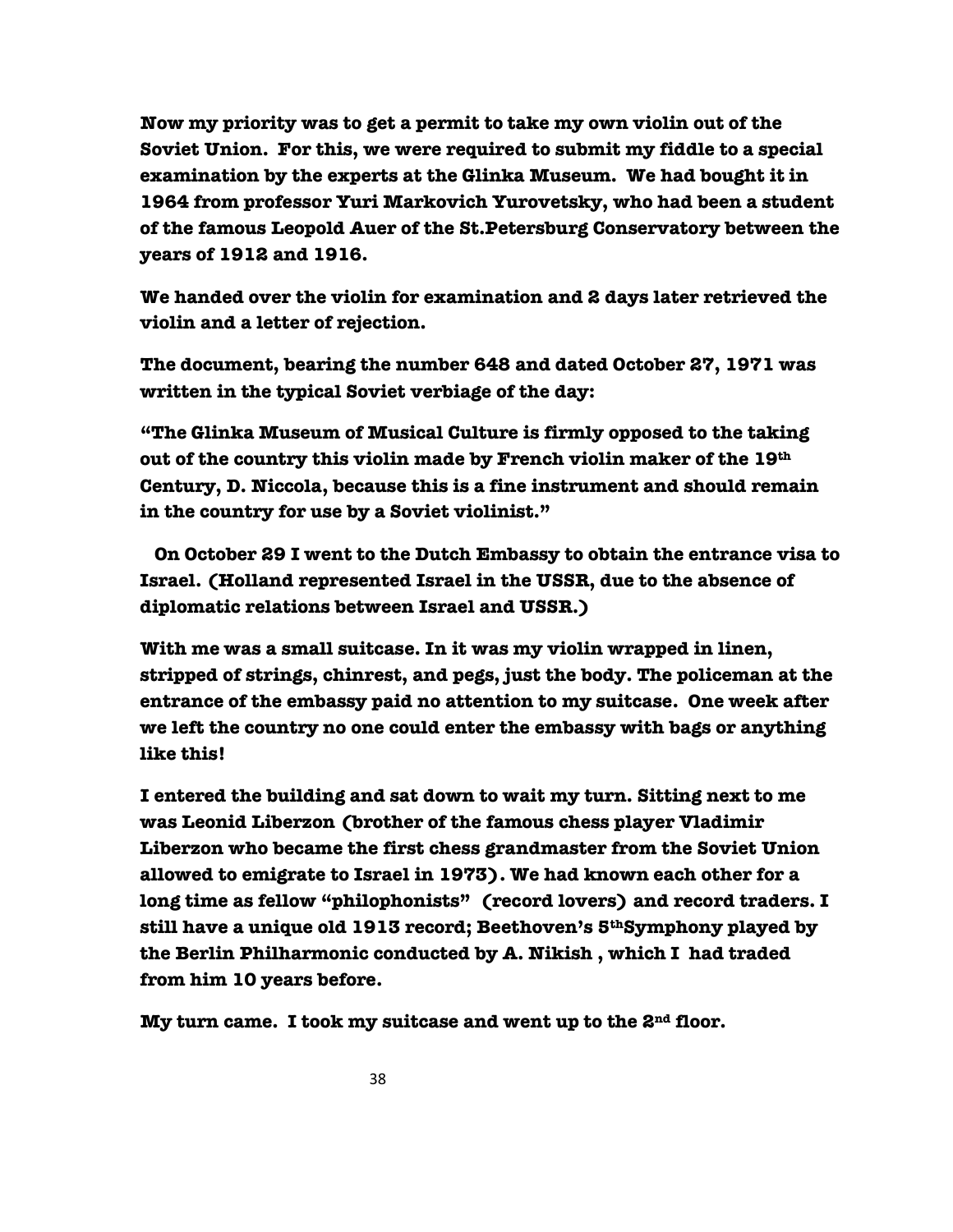**"Leave your suitcase with me. Why schlepp with ?" Liberzon had said. It was really funny in retrospect…**

 **I approached the office and ask for Mr. Heinemann, the first consul. He was very sympathetic to our struggle and had always tried to help us. He knew about me and my violin problem through Vladimir Slepak and had been waiting for me.** 

 **"Come in, please," he said, and I entered his personal office.** 

 **I gave him a prepared note: "I am a professional violinist, but the Soviet authorities won't permit me to take my own instrument out of the country. Maybe you can help me."** 

 **In response Heinemann wrote back in Russian: "How valuable is your instrument?"**

 **"For me, very valuable because this is my working tool."**

 **"Without any guarantee, I will try to help you."** 

 **He left the room and returned a few minutes later. With him was a young man of athletic stature.**

 **"He goes tonight to Helsinki and will try to deliver your instrument to the Israeli Embassy there," Heinemann wrote.**

 **The young man and I shook hands. We did not say a word to each other. I never learned his name.** 

 **Suddenly, a young woman came into the room bringing tea. Of course, all service personnel in the embassy are also KGB agents. Heinemann waited until she left the room, then locked the door and wrote: "Where is your violin?" I opened my suitcase and gave him my violin, wrapped in linen and looking like a doll. He opened his safe, placed my fiddle into it and locked the door.** 

 **Early Monday morning, November 1st, our telephone rang: "Mr. Heinemann speaking. Your instrument is in the Israeli Embassy in Helsinki."**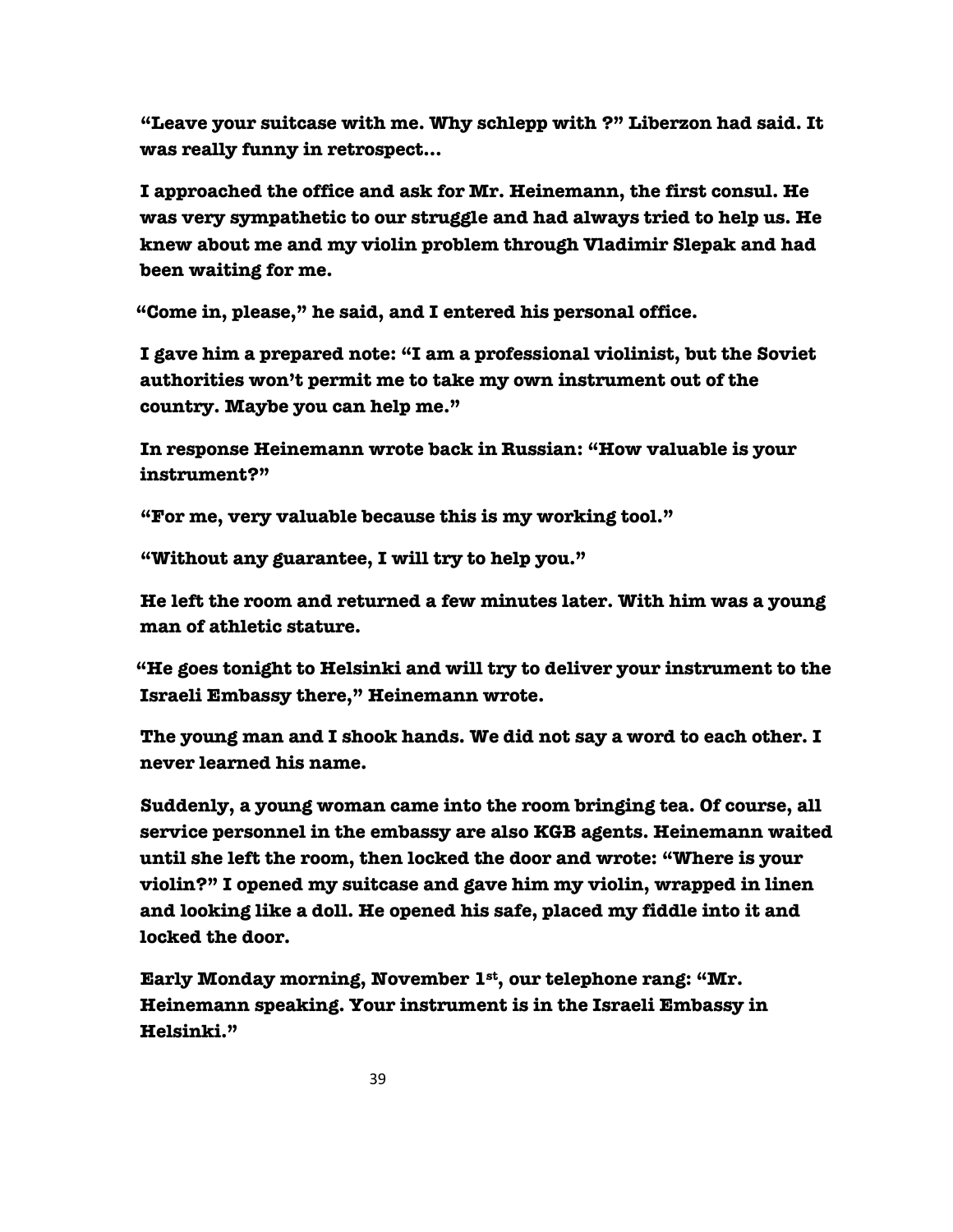**The following week and safely in Israel, I called the head of the Russian Department of the Ministry of Foreign Affairs, Yakka Yanai, and told him the whole story. He did not believe me.**

 **"Do you, at least, know the name of the guy who took your fiddle?"**

 **"No, I don't know."**

 **"Well, I have a lot of doubt about this!"**

 **But in a day or two, he called me to the absorption center in Jerusalem to admit that it was true; my instrument really was in our embassy in Finland. He added that the story itself was absolutely fantastic and unbelievable. In about two months I received my violin in perfect shape.**

 **But let's go back to Friday October 29 when I went to the Aeroflot office on Frunzenskaya shore (street).**

 **"Please, four tickets to Vienna on November 2nd"**

 **"You know that on Tuesdays (November the second was Tuesday) only Austrian Air flies to Vienna."**

 **Of course I knew this.** 

 **"You must pay hard currency, in other words, dollars for Austrian Air."**

 **"No," I said. "There is an agreement between Aeroflot and Austrian Airlines. They sell tickets in Vienna for Aeroflot, but here you sell tickets on Austrian Air for Soviet rubles. Now please tell me, is Soviet money not as good?"**

 **"No, I cannot sell you tickets for November 2d unless you pay with dollars…if you don't like it, go and talk to the boss."**

 **Luckily the boss was there.**

 **"What is the problem?"**

 **I explained that our visa expired on November 4th and we had to fly before that date.**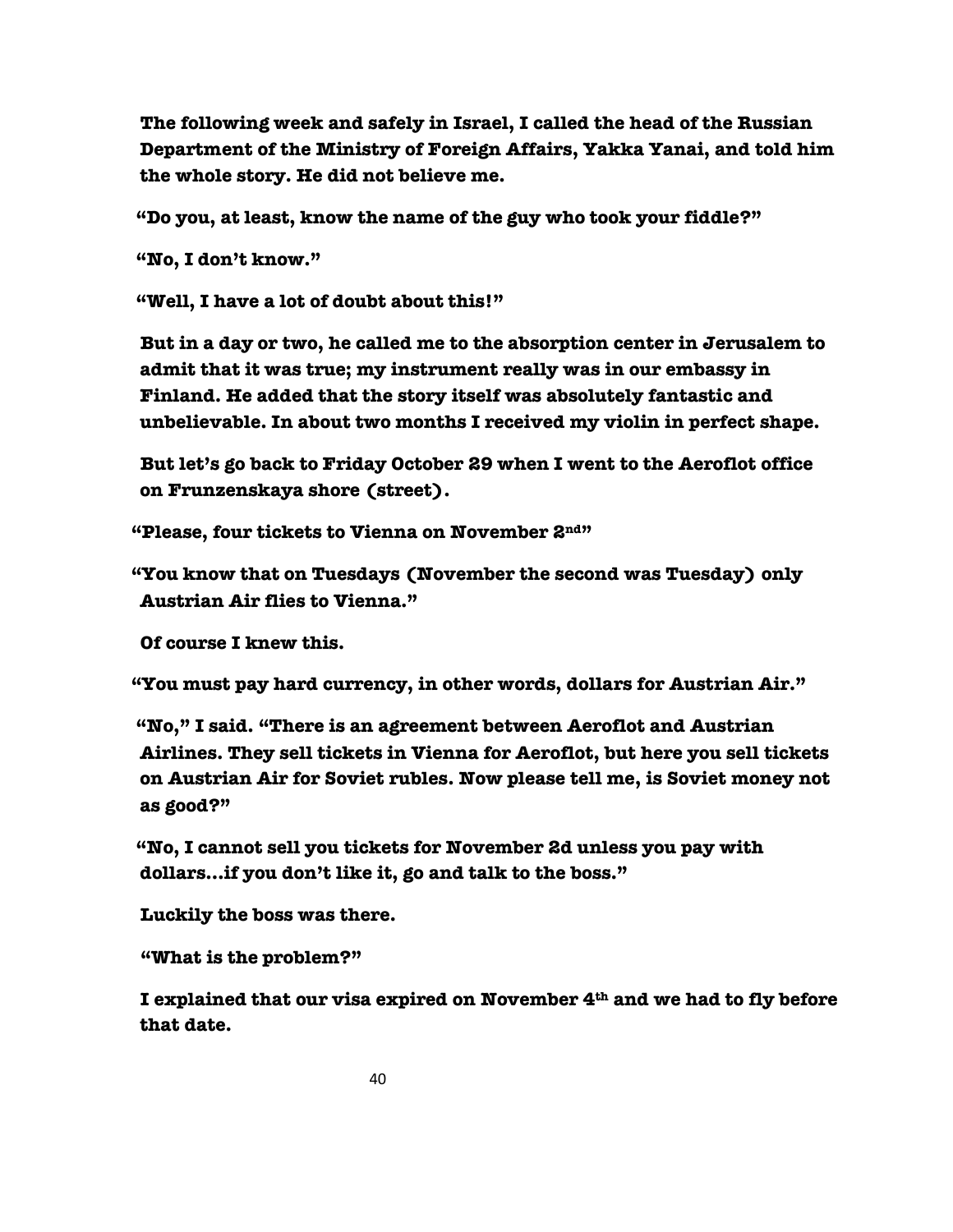**"All right, you can fly on November 3 on Aeroflot with a stop in Kiev."**

 **"Oh no," I said. I knew cases where Jews were taken off the plane in Kiev for unknown reason.** 

 **"You know, we can try to extend your visa for a couple of days, and you can take our direct flight to Vienna on November 5th."**

 **"I have a business meeting in Vienna on November 2d."**

 **At that very moment, the ticket office woman who had been standing at the open door of her boss's office all this time, said with great excitement:**

 **"Vasily Ivanovich, all day THEY have been coming and demanding and demanding. They should be sent by trains somewhere far away!"**

 **"I cannot decide this matter by myself! Come back on Monday," the boss finally said.**

 **When I returned on Monday, that same woman softly asked me if I had changed my mind, but when I said no, she sold me 4 tickets for 400 Soviet rubles. It was a November 2nd direct flight to Vienna on Austrian Airlines.**

 **Early in the morning on November 2nd, we arrived at the Sheremetyevo Airport. Our luggage was checked, our dog Lear was checked, and my violin case. Maybe my violin is still there. But no…. we were at the last checkpoint, the exit from the Soviet Union! The last step before freedom!!**

 **A young KGB guard was checking our two visas; on one I was with my daughter Nina. On the other Eleonora was with our son Sasha.**

 **The guard did his job very attentively, looking at the photos on the visas and at us, comparing the likenesses. But suddenly someone in a formal KGB uniform approached the guard who was busy with us and put a note on his table. Up until now I had had no doubt about our lucky Zionist future, but at this last moment I was seized with real horror.** 

 **Just a few seconds passed, but for me it was an eternity…and then I heard:**